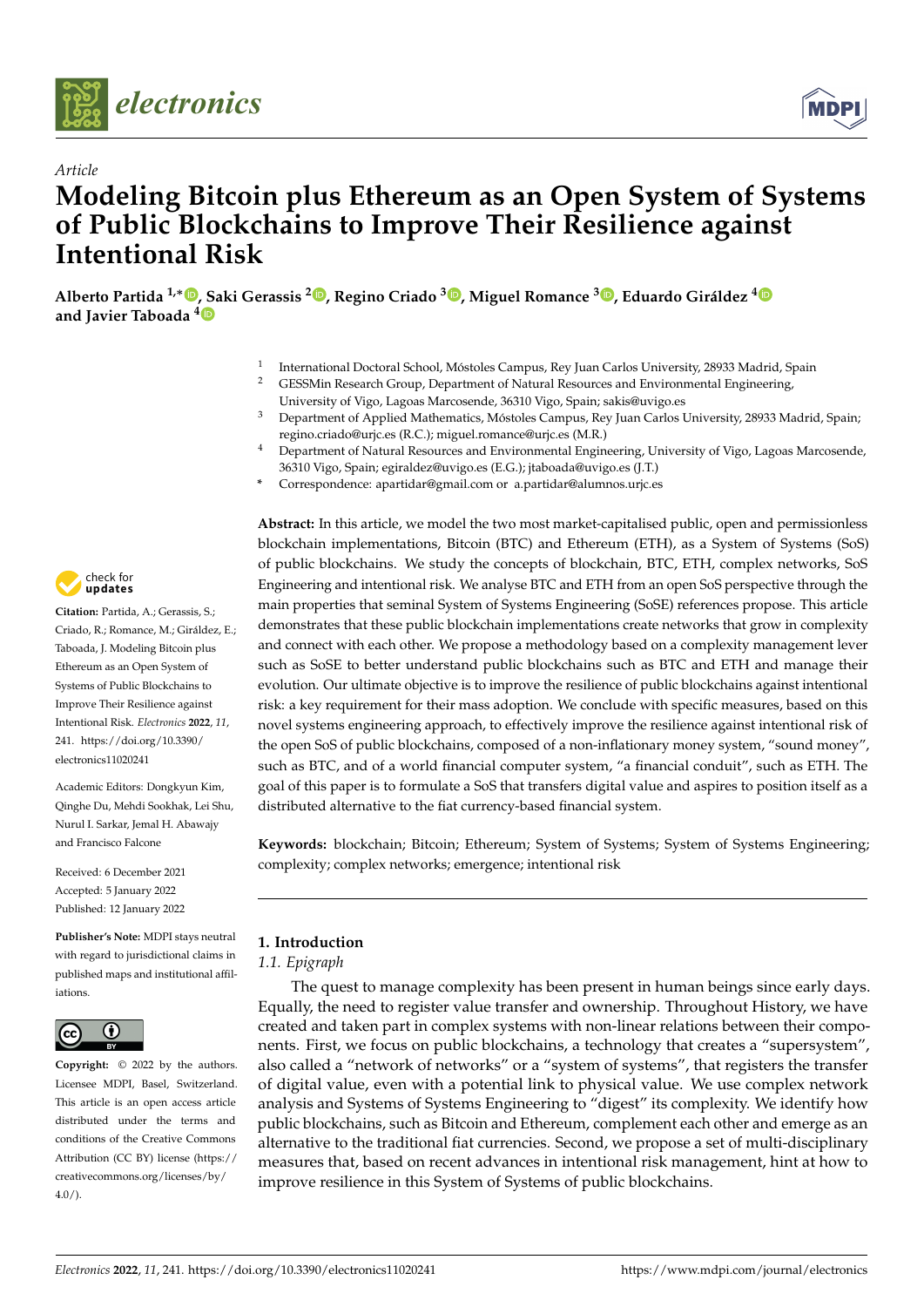#### *1.2. Blockchain*

We first explain the concept of blockchain. A blockchain finds its roots in cryptography and distributed systems [\[1\]](#page-20-0). It has a simple motto, i.e., "the longest chain wins". It is a type of distributed database that stores records in a linked collection of blocks [\[2\]](#page-20-1) showing 3 key properties. First, each block is unequivocally linked to the following block by hashfunction cryptography [\[2\]](#page-20-1). A hash is a mathematical function that provides data integrity by transforming an input into a unique encrypted output of a fixed length, i.e., validated blocks cannot be tampered with. Second, all transactions in a blockchain are accessible, i.e., they can be read by all users. In every transaction, a participant uses a unique private key to sign it. Third, the complete register of blocks is kept in all connected full nodes. This provides a high degree of availability. Sections [1.3](#page-1-0) and [1.4](#page-1-1) present the two most market-capitalised, public, open and permissionless blockchain implementations, Bitcoin (BTC) and Ethereum (ETH) [\[3\]](#page-20-2).

### <span id="page-1-0"></span>*1.3. Bitcoin*

Bitcoin (BTC) is the pioneer of the current public, open and permissionless blockchain implementations. It is a crypto-currency that was launched in January 2009 following the seminal paper by Satoshi Nakamoto [\[4\]](#page-20-3). This author, or group of authors, decided to remain anonymous. Nakamoto's nine-page seed paper talks about a "peer-to-peer electronic cash system" [\[4\]](#page-20-3). It is an open-source and distributed transaction system that acts as an electronic analogue of cash located in the online world [\[5\]](#page-20-4). Its main feature is decentralisation, since there is no central authority responsible for issuing bitcoins and it is not necessary to involve a third party to make online transfers. In blockchain terms, a node (or peer) refers to any machine connected to the blockchain that keeps a full copy of its distributed ledger. Slowly but surely, Bitcoin is becoming a global digital value reserve, initially outside the traditional financial system. However, a growing number of players belonging to the mainstream financial system have started to accept BTC and include it in their investment portfolio. This digital store of value could replace the gold standard and become, in the future, the global digital reserve currency [\[6\]](#page-20-5).

#### <span id="page-1-1"></span>*1.4. Ethereum*

Ethereum (ETH) is an example of a public blockchain implementation that was created after BTC. ETH is a public, open and permissionless blockchain platform that runs code, i.e., smart contracts [\[7\]](#page-20-6). It is a shared global infrastructure that transports digital value. Ether is its native crypto-currency. The project started in 2014. Vitalik Buterim was one of its creators [\[8\]](#page-20-7). The ETH blockchain provides a decentralised Turing-complete virtual machine, called the "world computer", with more advanced scripting functionality than the pioneer BTC. Programming languages that use conditional branching and arbitrary memory-stored variables are Turing-complete. ETH and BTC do not compete with each other. They have different purposes and applications. While BTC plays the role of a digital reserve asset, ETH acts as the blockchain engine for an ample ecosystem of business cases. All of them benefit from the properties of a public blockchain with Turing-complete computing power. Examples are decentralised finance (DeFi), as mentioned in Section [4,](#page-9-0) Internet of Things (IoT)-related tokens [\[9,](#page-20-8)[10\]](#page-20-9) and an extensive variety of other fungible and non-fungible tokens (NFTs). Fungible tokens are exchangeable, i.e., similar to traditional coins, while non-fungible tokens are unique and distinguishable.

These complementary use cases for BTC and ETH lead us to research scientific methods that can jointly study their complexity. We use complex network theory and SoSE to understand how we can improve their resilience against intentional risk. Keeping BTC and ETH secure is pivotal for their mass adoption. We assume that these public blockchains will continue growing: BTC as a global digital store of value and ETH as an engine for decentralised applications. After introducing the blockchain technology and two of their most relevant public implementations, we move our focus, in Sections [1.5](#page-2-0) and [1.6,](#page-2-1) to the tools we use to "digest" the complexity that we find in public blockchains.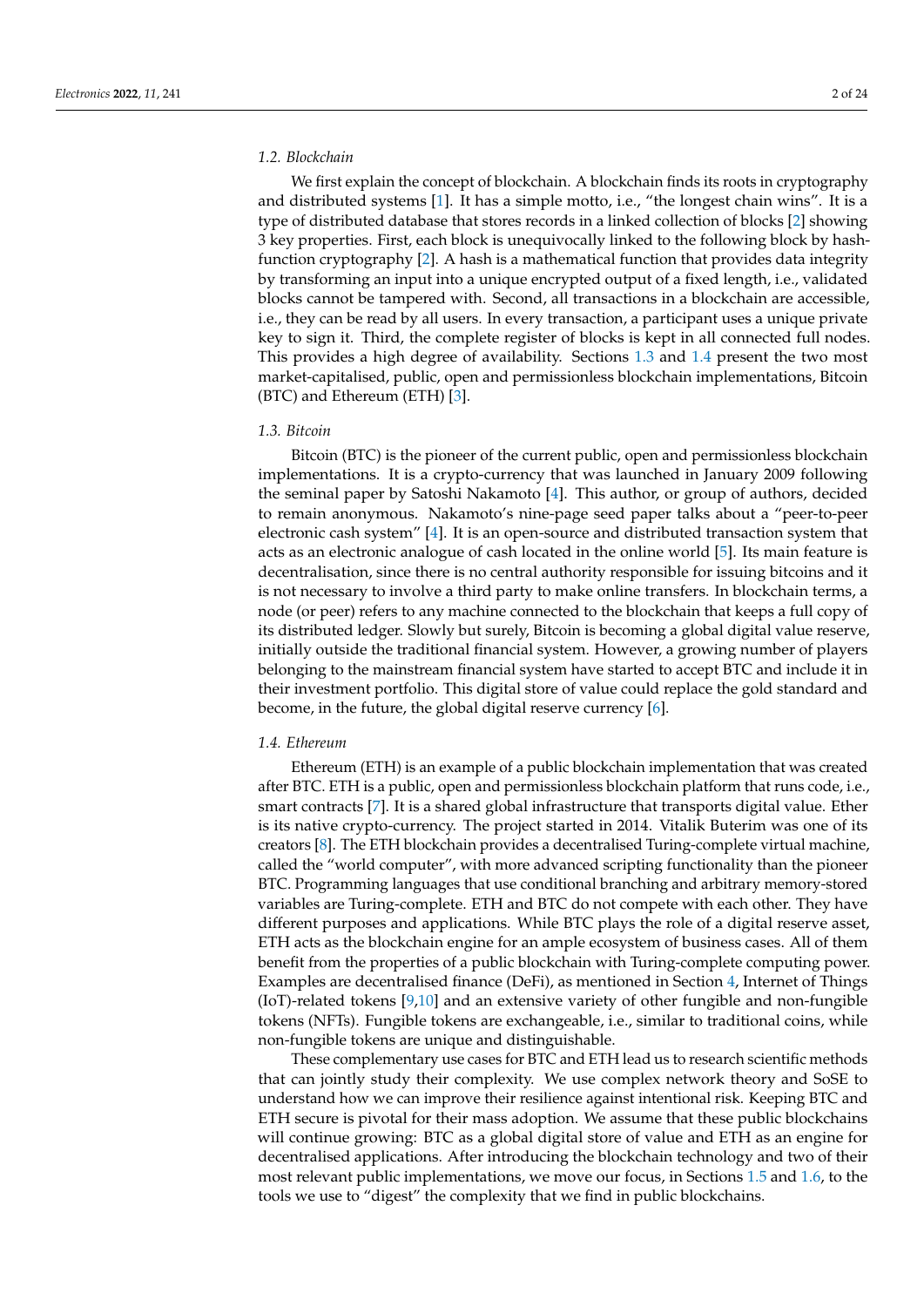#### <span id="page-2-0"></span>*1.5. Complex Networks*

Complex networks is a field of study at the crossroad between mathematics, statistics, physics and sociology. It focuses on networks: systems composed of many interconnected dynamical units. Networks are composed of nodes, also called vertices (not to confuse this meaning of node with the one related to a computer that holds a copy of a blockchain, as explained in Section [4.2\)](#page-9-1), and edges, also called links and arches. Network theory aims to capture the global properties of such systems by modeling them as graphs whose nodes represent the dynamical units, and whose links show the interactions between them [\[11\]](#page-20-10). Anchored in graph theory, it uses statistical analysis to describe networks with many nodes and edges between them. It is especially useful to describe systems with non-linear relations. The degree of a node is the number of edges connected to it. Complex network theory studies statistical properties of large-scale graphs such as degree distributions to model the structure and behaviour of these networks [\[12\]](#page-20-11). We study the complex networks that BTC and ETH spawn to understand their behaviour. We consider each of these complex networks a system within the "supersystem of public blockchains". This provides us with the opportunity to use SoSE as a novel approach to model public blockchains such as BTC and ETH.

#### <span id="page-2-1"></span>*1.6. System of Systems Engineering*

The meta-definition of SoS used by [\[13\]](#page-20-12) is a "supersystem" comprised of components that themselves are independent complex operational systems and interact with each other to achieve a common goal. Jamshidi specifies the following characteristics for SoS [\[13\]](#page-20-12): they are large-scale integrated systems; heterogeneous systems that can operate independently; they are networked together for a common goal. Typical real-life examples of Systems of Systems are the health care SoS, the communication and navigation SoS and the US Department of Defence SoS [\[13\]](#page-20-12). A very common way for these systems to interact and exchange information is through a network [\[13\]](#page-20-12). Notably, if these networks of networks are interdependent, they become significantly more vulnerable to random failures and targeted attacks than single networks. Single networks usually exhibit cascading failures that can rapidly provoke a system collapse. Understanding the system characteristics of BTC and ETH that could lead to a failure that propagates is a fundamental step in ensuring that public blockchains could be granted the level of trust required to effectively become widely recognised assets in the global economy  $[14]$ . Once we have identified how we study complexity in public blockchains, Section [1.7](#page-2-2) presents intentional risk management with the objective of improving resilience in the System of Systems of public blockchains.

#### <span id="page-2-2"></span>*1.7. Intentional Risk Management*

Risks proceed from accidental (non-intentional) and intentional sources. While nonintentional risks have been thoroughly studied [\[15\]](#page-20-14) by traditional risk management methodologies, intentional risk management requires a different management approach as actuarial information does not provide sufficient insight on potential attacks. An attacker will target a specific asset depending on the value of the asset for the attacker, the risk they run to launch the attack and the cost they incur to execute it [\[16\]](#page-20-15). The most attractive assets to attack are those with a high value for the attacker. Among these, assets that are highly accessible for the attacker and tend to keep the attacker's anonymity will be the most targeted [\[16\]](#page-20-15). Both BTC and ETH fulfil these characteristics and are already becoming a prime target for cyber-attackers, in particular through crypto-currency exchanges [\[17\]](#page-20-16). Intentional risk managers need to identify which assets are the most coveted objectives for the attackers so that they can protect them more effectively. In this article, we apply the concept of intentional risk management to BTC and ETH to increase the resilience of this "supersystem".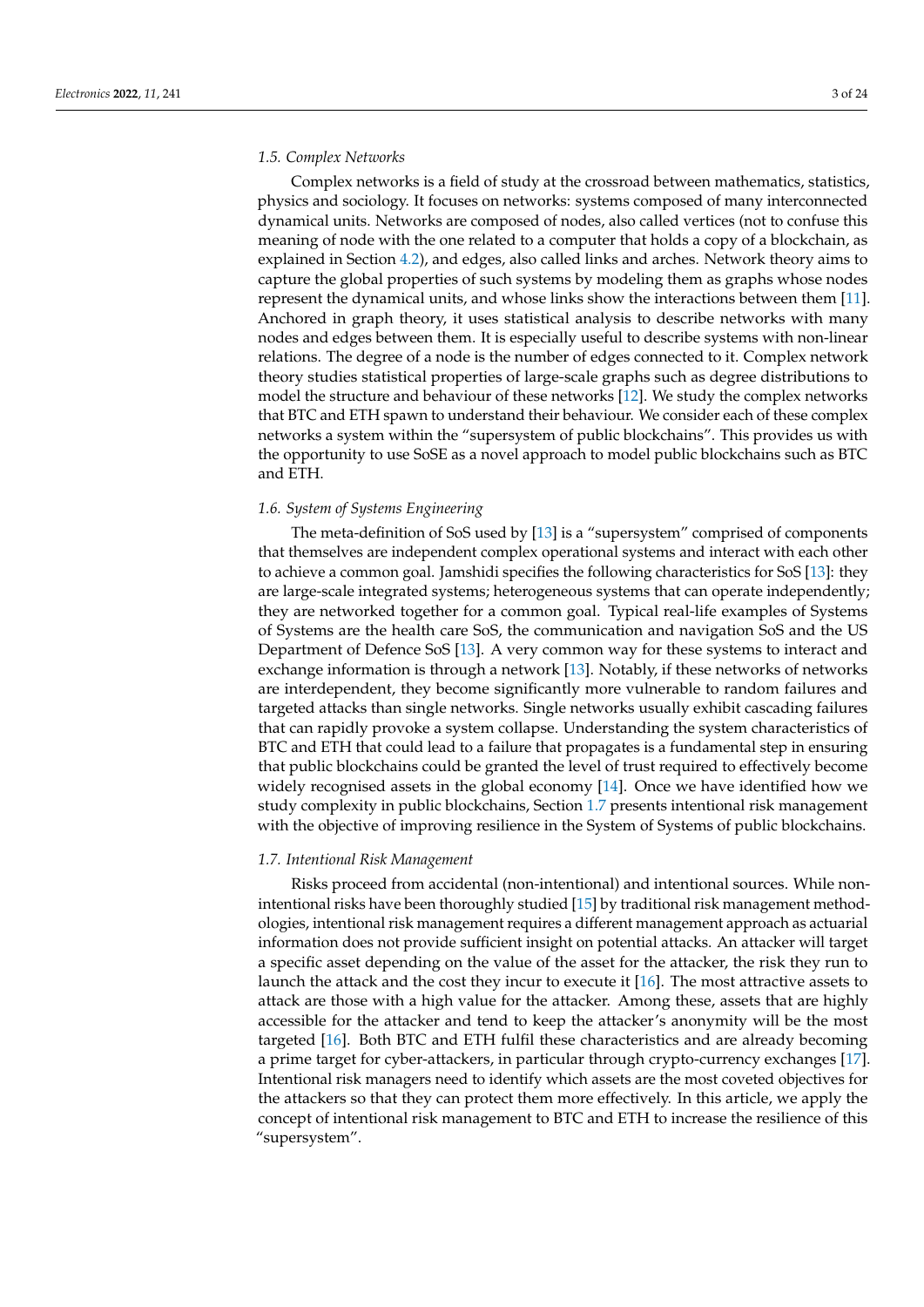### *1.8. Structure of the Paper*

We have introduced the concepts upon which we anchor our hypothesis to model public blockchains such as BTC and ETH as complex networks that create a SoS of public blockchains to better understand and manage their complexity and, more specifically, their resilience against intentional risk. The rest of the article is organised as follows. Section [2](#page-3-0) describes the state-of-the-art with regard first to blockchain, BTC and ETH as complex networks, second to SoSE and third to intentional risk management. Section [3](#page-7-0) presents our methodology to model BTC and ETH as SoS. This section enumerates the SoS characteristics that we study in BTC and ETH. Section [4](#page-9-0) describes the results of our analysis. Section [5](#page-18-0) draws conclusions on the utility of SoSE to understand public blockchains and on how to improve resilience in a SoS devoted to transferring digital value and composed of BTC, a stable non-inflationary money, and ETH, a world financial computer system. Finally, Section [6](#page-19-0) suggests future lines of work.

# <span id="page-3-0"></span>**2. Related Works**

# *2.1. Blockchain: When Technology Changes Society*

Blockchain can be used, among many other use cases, to create a ledger, i.e., a chain of blocks with records representing financial transactions. Some digital ledgers are not based on chaining blocks but on directed acyclic graphs (DAG), Suciu et al. [\[18\]](#page-20-17) compare both design options.

This is the case of IOTA, a public Internet of Things (IoT)-focused distributed ledger. Different digital ledgers can interact between each other, e.g., Thomas et al. [\[19\]](#page-20-18) propose a protocol for interledger payments. Ripple uses the Interledger protocol (ILP) to connect bank systems across borders. The Ripple token (XRP) provides a standardised settlement layer across different digital asset ledgers [\[20\]](#page-20-19). The potential impact of blockchains in our society is immense. Blockchain is a politically non-neutral technology close to the social contract ideas of Hobbes and Rousseau [\[21\]](#page-20-20). There are many blockchain use cases in finance [\[22–](#page-20-21)[25\]](#page-20-22), governmental processes [\[2\]](#page-20-1), supply chain management [\[26\]](#page-20-23), identity management [\[9\]](#page-20-8), legal contracts [\[27\]](#page-20-24), health data [\[28\]](#page-20-25), land registry [\[29\]](#page-20-26), transport systems [\[30\]](#page-20-27) and even cybercrime trading [\[31\]](#page-21-0), among many others. Blockchains transcend the field of technology. Reijers et al. [\[21\]](#page-20-20) mention that blockchain has implications on sociology and philosophy and Malone [\[32\]](#page-21-1) introduces the idea of a potential end to central banking with the shift from fiat currencies to crypto-currencies. Understanding public blockchains better and explaining their potential in an unbiased manner to society would lead to broader adoption [\[33\]](#page-21-2).

## <span id="page-3-1"></span>*2.2. BTC and ETH: Public Blockchains as Complex Networks*

In our quest to model BTC and ETH as a SoS, we first provide a collection of references that study both BTC and ETH using complex network theory to describe the behaviour of these networks. A comprehensive taxonomy is an optimal entry point for a systematic approach to blockchain implementations [\[34,](#page-21-3)[35\]](#page-21-4). The existing literature on complex network theory addressing BTC is a valid sign of the complexity of the BTC network. One of the first complex network analyses of BTC transaction and user networks dates already from 2011 [\[5\]](#page-20-4). Reid and Harrigan [\[5\]](#page-20-4) treat two networks, one in which BTC transactions are nodes and links are coin flows, and another one in which users, i.e., a collection of addresses, are nodes and links are coin flows as well. In the mentioned paper, the objective was to study anonymity in the BTC network. Later on, in 2014 and 2018, respectively, a new complex network analysis of BTC focused on preferential attachment confirmed that "the rich get richer" in BTC [\[36](#page-21-5)[,37\]](#page-21-6). From a purely computational standpoint, a big data analysis framework facilitates the study of the BTC network [\[38\]](#page-21-7). The links of BTC with society in general and with financial markets in particular [\[39](#page-21-8)[–41\]](#page-21-9) indicate, as well, a degree of complexity that transcends traditional systems engineering.

In 2018, the degree distribution, degree assortativity, clustering coefficient and largest connected nodes in both BTC and ETH were both objects of study from a complex network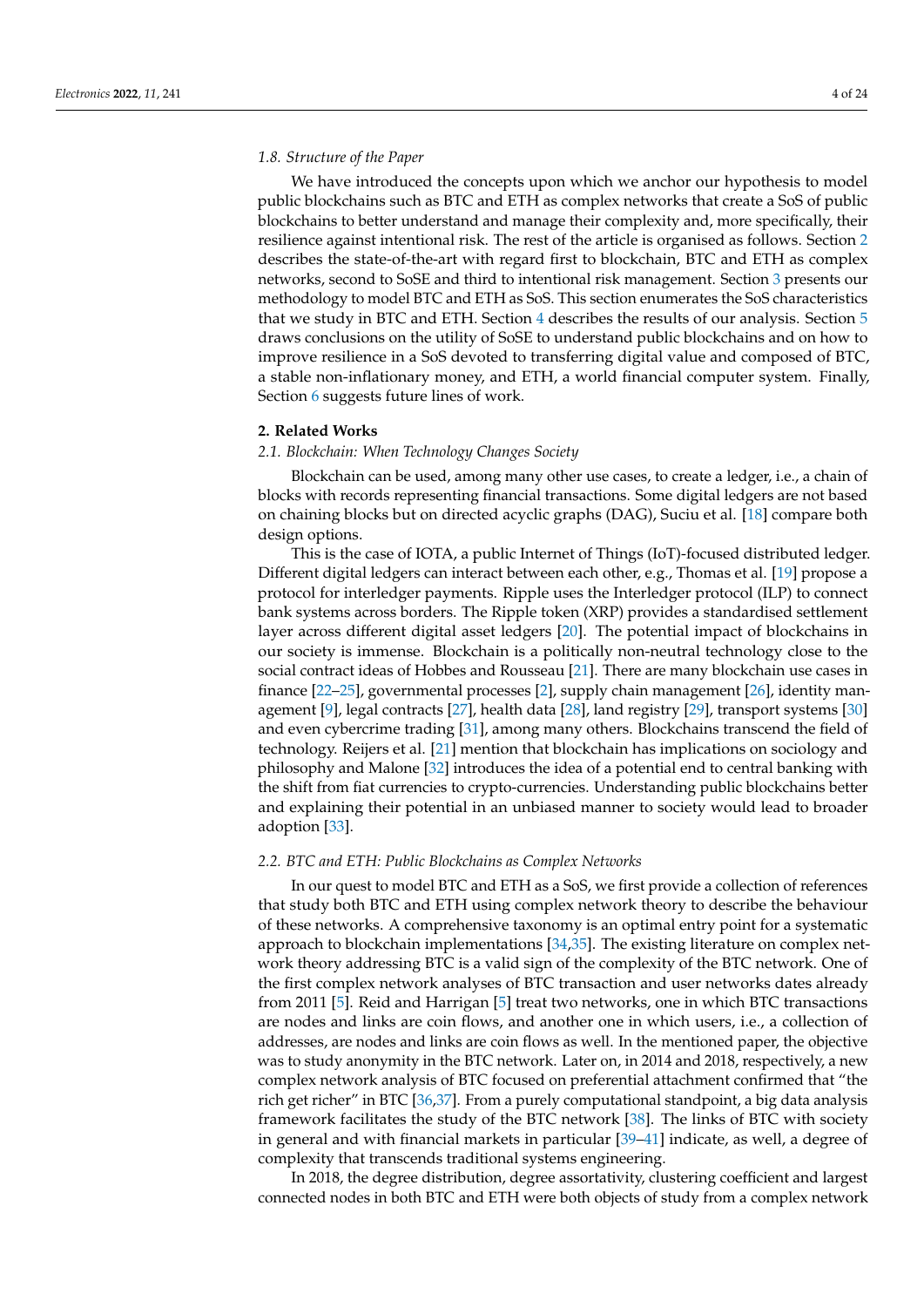viewpoint [\[42\]](#page-21-10). These network properties display evolutionary characteristics, i.e., they vary throughout time: their transaction networks are constantly changing with relatively low node and edge repetition ratios. According to [\[42\]](#page-21-10), unlike typical growing networks, BTC and ETH networks do not always densify over time. This fact confirms the complexity of both BTC and ETH as systems. Complex networks analysis focused on ETH, similarly to those rotating around BTC, shows, as well, the system complexity that the ETH network entails. In 2018, Somin et al. [\[43\]](#page-21-11) identify power law properties in both in and out degree distributions of the ETH transaction network. Guo et al. [\[44\]](#page-21-12) reach similar conclusions in 2019. In 2020, Lin et al., Ferretti and D'Angelo and Somin et al. [\[45](#page-21-13)[–47\]](#page-21-14) continue this line of work regarding power law functions in degree distributions in both ETH and ERC20, i.e., ETH-based token networks. Collibus et al. [\[48\]](#page-21-15) confirm this fact in 2021 and conclude that their transaction networks present super-linear preferential attachment.

A power law behaviour in a degree distribution reveals that there is a low number of nodes, in this case BTC and ETH addresses, receiving and starting a high number of edges, in this case BTC and ETH transactions, respectively, and a very high number of nodes with a very low number of edges. A typical "rich get richer" phenomenon. Figure [1a](#page-4-0),b, inspired by [\[9\]](#page-20-8) and produced with our own Python code [\[49\]](#page-21-16), shows two examples of this degree distribution behaviour for BTC and ETH, present even in very short windows of time. Table [1,](#page-4-1) a simulation parameters table, shows the details of these time slots.

<span id="page-4-0"></span>

**Figure 1.** Typical power-law transaction degree distributions. (**a**) BTC degree distribution. (**b**) ETH degree distribution.

| <b>Blockchain</b><br><b>Name</b> | Window<br>Duration | Date             | Number of<br><b>Blocks</b> | Average<br>Number of<br><b>Transactions per</b><br><b>Block</b> |
|----------------------------------|--------------------|------------------|----------------------------|-----------------------------------------------------------------|
| BTC.                             | 48 h               | 21 December 2020 | 278                        | 2000                                                            |
| <b>ETH</b>                       | $2 \text{ min}$    | 26 December 2020 | 10                         | 144                                                             |

<span id="page-4-1"></span>**Table 1.** Simulation parameters related to BTC and ETH degree distributions.

#### *2.3. Approaching Systems Engineering: Open vs. Closed Systems*

The study of complexity in Engineering has been a challenge for the last centuries. Already in 1956, Schlager [\[50\]](#page-21-17) qualified The Bell Telephone Laboratories as the first organisation to use the term systems engineering: "when satisfactory components do not necessarily combine to produce a satisfactory system", systems engineering comes into play. In 2008, Jamshidi [\[13\]](#page-20-12) edits a collection of articles focused on complex systems whose elements are complex as well. This new field is called System of Systems (SoS) and the discipline to design, integrate and manage these systems is System of Systems Engineering (SoSE).

Traditionally, Systems Engineering (SE) distinguishes between open and closed systems. SoSE follows a similar approach. We find the first SoS in Nature [\[51\]](#page-21-18). Natural SoS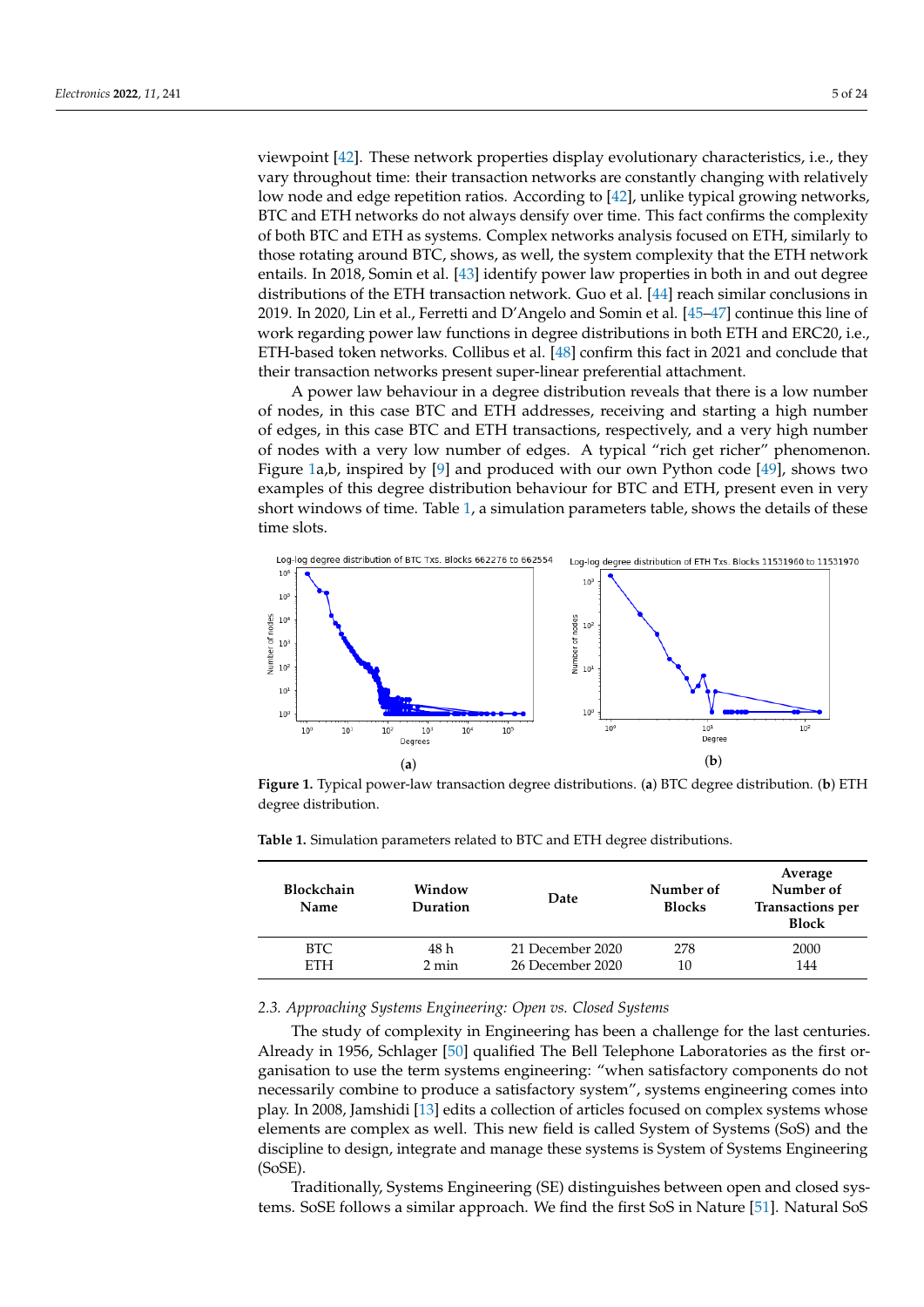are continuously developing and evolving. They are self-organised and self-regulated and respond to evolving needs [\[51\]](#page-21-18). These properties are known as open systems characteristics. Examples of these are open interfaces, modular design principles and reconfigurable architectures. Closed immutable architecture strategies create SoS that are not available to outsiders or at a very high license cost [\[51\]](#page-21-18). Contrary to man-made SoS, there are no closed natural SoS. Open systems display self-governance principles such as self-control via "feedforward" and "feedback" mechanisms, self-regulation (homeostasis) to maintain their operation and self-organisation to allow for growth and complexity management [\[51\]](#page-21-18). Openness and evolution capacity are important anchors for our analysis as well.

#### <span id="page-5-0"></span>*2.4. Open Systems Principles*

Entropy grows continuously in systems with closed interfaces. In contrast, open interfaces contribute to effectively handling complexity [\[51\]](#page-21-18) and, consequently, entropy as well. Open systems use open interfaces to exchange energy, material and information with the outside world [\[51\]](#page-21-18), i.e., they interact cooperatively (*synergy* principle) and they govern themselves (*self-government* principle). As a consequence, this self-organisation brings new structures, patterns and properties that do not exist in each of the components *per se* (*emergence* principle). One of these properties, paradoxically, can be a higher degree of freedom within the system. In addition, natural open systems aim to conserve energy by reducing waste as much as possible, blurring the line between waste and resources. Human-engineered systems still struggle with this *conservation* principle and with the *reconfiguration* principle as well, the latter being the possibility to adapt to changes in the environment. Finally, the *symbiosis* principle requires that all component systems, i.e., holons, benefit from participating in the system and the *modularity* principle focus on the boundaries of each component and on its level of specialisation, independence and variety of use. In an attempt to describe SoS based on their context, Gorod et al. [\[52\]](#page-21-19) suggest using autonomy, belonging, connectivity, diversity and evolutive emergence. These properties facilitate the distinction between traditional systems and SoS [\[13\]](#page-20-12).

# *2.5. Network-Centricity in Systems of Systems*

Systems in a SoS interact with each other, exchanging information through a communications network. Network-centricity [\[13\]](#page-20-12), or net-centricity [\[53\]](#page-21-20), usually brings along the possibility for new holons to join the network and, hence, the SoS [\[13\]](#page-20-12). A service-oriented architecture (SOA) consisting of information service providers, service consumers and service registries is a typical design option for network-centric engineered SoS. The integrity and availability, and sometimes the confidentiality as well, of the information flows within and between network-centric SoS is paramount for their resilience [\[9\]](#page-20-8). At the time of writing, no published scientific study addresses the behaviour of complementary public blockchain implementations such as BTC and ETH from a network-centric SoS perspective. Federalism is an alternative way to analyse complex constructs through the political and managerial lens. Federations of systems usually present a strong sociopolitical dimension and a geographical dispersion [\[54\]](#page-21-21).

# *2.6. Paradoxes in SoS Management*

The existence of a paradox in a SoS is an expression of tension and complexity. SoS engineers see a paradox as a source of innovation rather than as a source of confusion [\[13\]](#page-20-12). We find paradoxes in the boundaries, the control and the characteristics of a SoS. In Section [4,](#page-9-0) we present a collection of paradoxes present in both BTC and ETH. They are clear expressions of tension and complexity but, ultimately, signs of innovation and new ways of thinking brought by these public open blockchain implementations.

#### *2.7. Blockchain as a System of Systems*

At the time of writing, few articles study a specific public blockchain implementation as a SoS; however, they do not suggest that a set of blockchain implementations could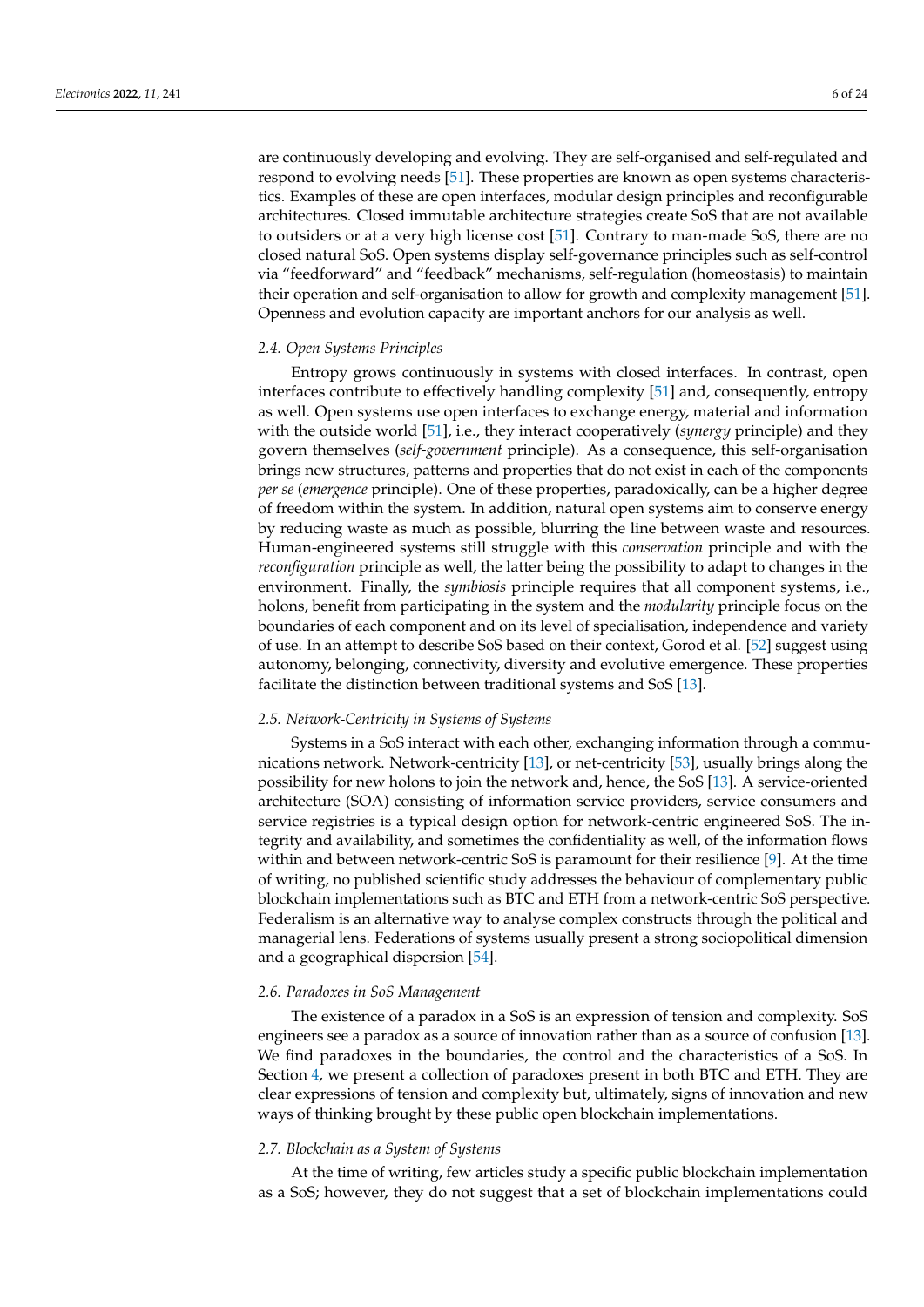create a SoS. Roth [\[55\]](#page-21-22), in 2015, performs a functional analysis of BTC as a SoS using the Systems Modeling Language (SysML) and considers BTC as a component system within the "traditional" financial SoS, as the current "sovereign money-based" financial system works as a SoS as well [\[55\]](#page-21-22). Reference to other potential blockchain-based holons is limited to how alternative coins could make that SoS more robust by adding redundancy to the SoS [\[55\]](#page-21-22). There is no mention of complementary use cases as we suggest it happens with BTC and ETH. More generally, Mylrea [\[56\]](#page-21-23), in 2019, refers to how a blockchain-based distributed energy organisation can contribute to modernising, in an autonomous manner, a SoS such as the US power grid. The cases that Jamshidi presents as SoS [\[13\]](#page-20-12), such as the airline industry, critical infrastructures, wireless sensors, service provision, space exploration, navigation and transportation networks, motivate our hypothesis to model public blockchains such as BTC and ETH as a SoS as well.

#### *2.8. Intentional Risk*

Given the current rise in public blockchain implementations, it becomes crucial to understand their characteristics and how we can better secure them, i.e., make them more resilient. Traditionally, information risk management has been based on an actuarial approach, using the typical impact vs. probability graphs. A specific risk was quantified as the product of the probability for that event to happen times the impact of that event happening [\[57\]](#page-22-0), anchoring the probability on the frequency of past events. In 2015, a proposal to break down cybersecurity risks into intentional and non-intentional, the latter also named accidental, introduced an important element: the existence of ill-intentioned actors [\[57\]](#page-22-0) who target information systems to extract value out of them, considering intentionality as the backbone for cyber-risk management [\[16\]](#page-20-15).

Intentional risk can be static or dynamic, depending on whether the attacker has authorised access to the target system or not [\[16\]](#page-20-15). Static risk-based attackers make use of authorised paths to access their objective and dynamic risk-based attackers make use of any possible but unauthorised path to carry out their plan. The three parameters that Chapela et al. [\[16\]](#page-20-15) use in their model to manage intentional risk are value, accessibility and anonymity. They propose a model to manage intentional risk in non-linear systems based on complex network analysis [\[16\]](#page-20-15). Using network theory, introduced in Section [1.5,](#page-2-0) the more connected a node is, i.e., the more accessibility a computer system has, the greater the risk is for it to be compromised. The study of identity management resilience against intentional risk in blockchain-based Internet of Things (IoT) platforms is an example of this [\[9\]](#page-20-8). Typical intentional risks against blockchain are the 51% vulnerability, double spending, private key compromises and smart contract exploitation [\[58\]](#page-22-1).

Table [2](#page-7-1) summarises our research on the current state of art: the description of the blockchain technology, the complex network analysis of BTC and ETH, the concepts of SE and SoSE and intentional risk management. Our contribution focuses on modelling public blockchain implementations as a SoS to better manage their resilience against intentional risk.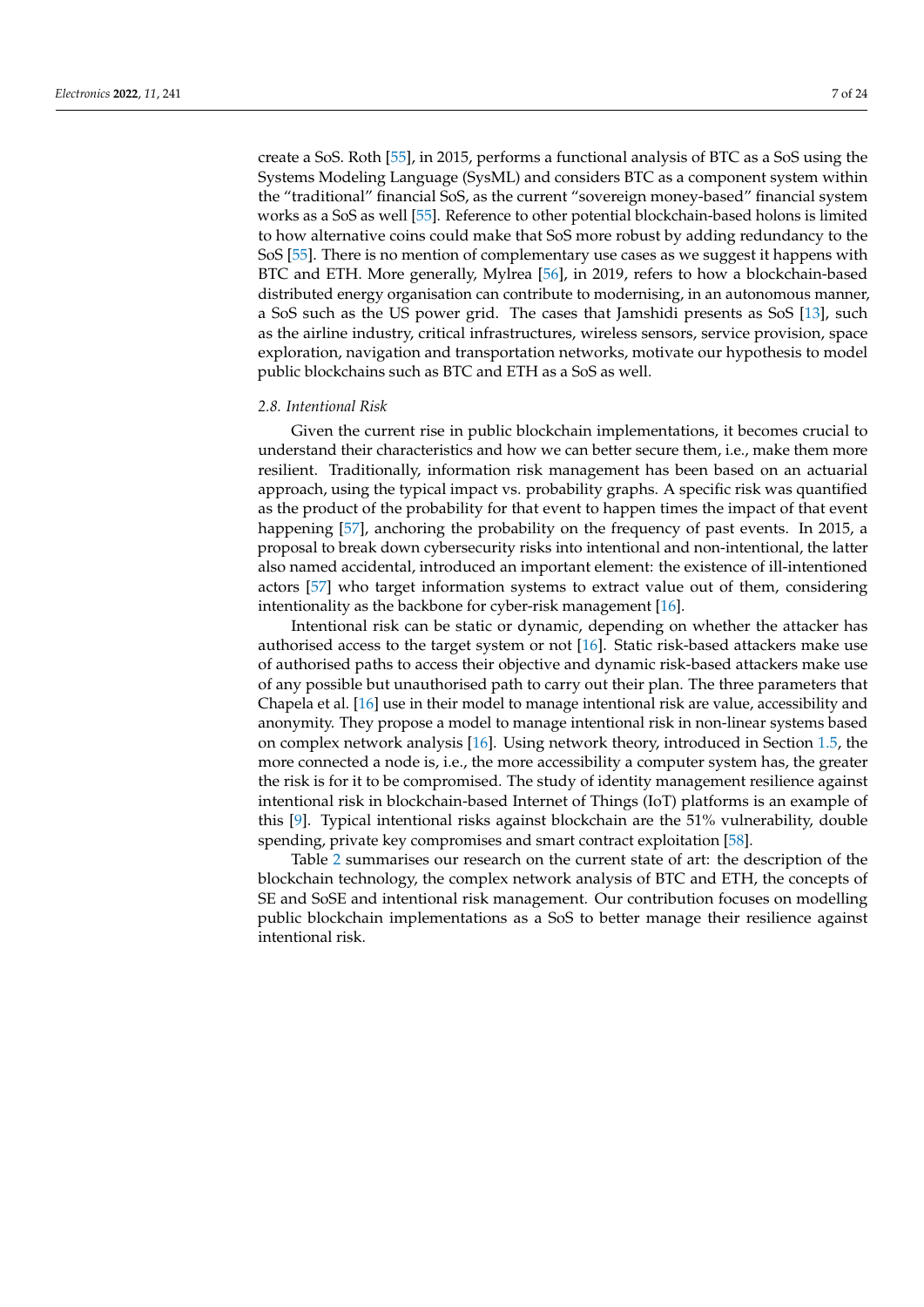| Topic                          | Study               | <b>Main Takeaway</b>                              | <b>References</b>    |
|--------------------------------|---------------------|---------------------------------------------------|----------------------|
| Blockchain technology          | Many use cases      | A driver for change                               | $[18 - 21]$          |
|                                |                     | Impacting many sectors                            | $[21 - 25, 28 - 33]$ |
| Key implementations: BTC & ETH | As complex networks | Power law degrees                                 | $[5, 34 - 41]$       |
|                                |                     | "Rich get richer"                                 | $[9,42-48]$          |
| Systems Engineering            | Complexity          | Open vs. close systems                            | [51]                 |
| SoSE                           | Supersystems        | 5 SoS properties                                  | [13, 52]             |
|                                | Network-centricity  | Info exchange                                     | [9, 13, 53]          |
| Blockchain as SoS              | Only focus on BTC   | No complementary roles                            | [13, 55, 56]         |
| Intentional risk               | Attacks             | Static vs. dynamic risk                           | [16, 57, 58]         |
|                                | Parameters          | Value, accessibility and                          | [16, 57]             |
|                                |                     | anonymity                                         |                      |
| Our contribution               |                     |                                                   |                      |
| Public blockchains             | Modelled as a SoS   | To improve resilience<br>against intentional risk | [55, 56]             |

<span id="page-7-1"></span>**Table 2.** The role that related works play to build our contribution.

# <span id="page-7-0"></span>**3. Methodology and Implementation**

*3.1. Research Methodology*

Our research question focuses on how to model BTC and ETH as an open SoS of public blockchains in which they are component systems. This is a novel approach, hardly explored so far, with the objective of better understanding the role that public blockchains play and will play in society and how they can be protected from ill-intentioned attacks, i.e., their resilience against intentional risk.

Generally speaking, we propose a five-step methodology to model a set of systems as an open SoS. In this particular case, we introduce the hypothesis that the two most market-capitalised crypto-currencies by the end of 2021 [\[3\]](#page-20-2), BTC and ETH, can be modelled as components of an open SoS.

First, following the definition of SoS used in Section [1.6,](#page-2-1) we identify a common goal for the SoS of public blockchains. Second, we confirm that BTC and ETH are open systems with growing complexity. Third, we study net-centricity in BTC and ETH. Fourth, we use the characteristics proposed by Gorod et al. [\[52\]](#page-21-19), i.e., autonomy, belonging, connectivity, diversity and emergence, to model BTC and ETH as a SoS and analyse them based in the balance panel proposed in [\[13\]](#page-20-12). Fifth, out of a vulnerability and threat analysis, we propose ways to improve the resilience of this particular SoS case study against intentional risk based on the parameters of value, accessibility and anonymity proposed by Chapela et al. [\[16\]](#page-20-15). Table [3](#page-7-2) depicts our methodology.

| <b>Step</b> | Label           | Description                              | Why?                 |
|-------------|-----------------|------------------------------------------|----------------------|
|             | Common goal     | Component systems share an ultimate goal | Definition of SoS    |
| 2           | Open & Complex  | Open systems with growing complexity?    | Continuous evolution |
| 3           | Network-centric | Components use networks to communicate   | Information exchange |
|             |                 | Autonomy, Belonging                      |                      |
| 4           | Characteristics | Connectivity, Diversity                  | SoS Balance panel    |
|             |                 | Evolutive emergence                      |                      |
| 5           | Risk analysis   | Vulnerabilities and threats              | Future evolution     |
|             |                 | Resilience against intentional risk      |                      |

<span id="page-7-2"></span>**Table 3.** SoSE-based methodology to manage complex "supersystems".

*3.2. Methodological Implementation*

Step 1: Identification of a SoS.

A System of Systems (SoS) exists when its components are independent complex systems that interact with each other to accomplish a common goal [\[13\]](#page-20-12). We postulate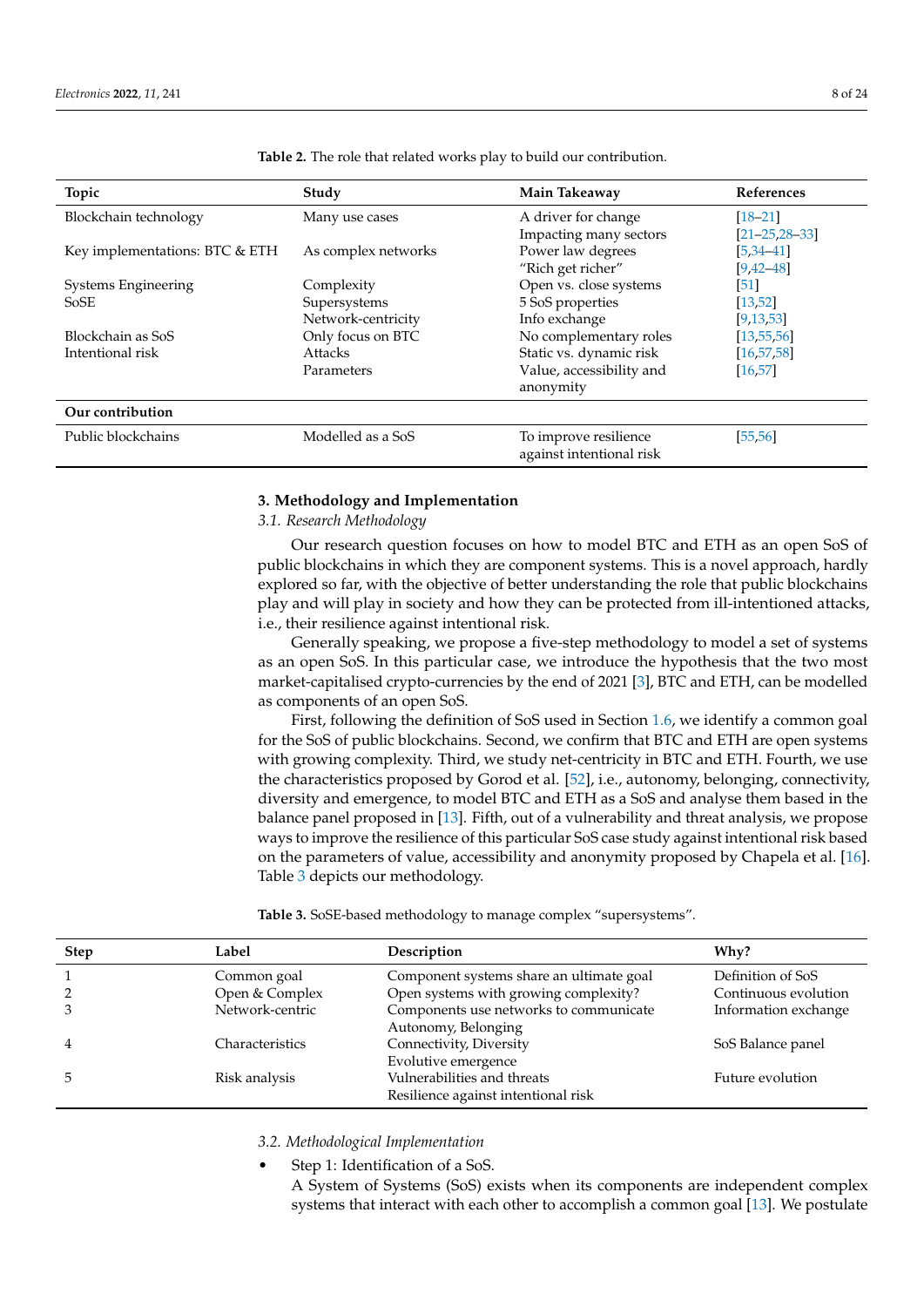that BTC and ETH are the two most prominent components of the SoS of public blockchains. They are two different systems, both with the goal of offering a digital distributed network of value;

Step 2: Open systems with growing complexity.

Once we identify a SoS of public blockchains, our second step is to determine whether BTC and ETH are open systems. As we have seen in Section [2.4,](#page-5-0) openness facilitates the inclusion of new components into a SoS. Under these premises, Section [4.2](#page-9-1) analyses BTC and ETH as open systems with growing complexity;

Step 3: Network centricity.

The rapid development of information networks such as the Internet has facilitated interactions among SoS via network services up to the point that we talk about netcentric SoS. The existence of a service-oriented arquitecture (SOA) on top of a data network is a key characteristic for net-centric or network-centric SoS, also named net-centric enterprise systems [\[53\]](#page-21-20). Section [4.3](#page-11-0) explores a service-oriented architecture (SOA) in BTC and ETH. More holistically, elements such as people, organisations, cultures, activities and interrelationships enable both systems to interact [\[13\]](#page-20-12);

Step 4: SoS characteristics.

We characterise a SoS based on its properties as a more optimal way to comprehend its complexity instead of just framing it with a definition [\[52\]](#page-21-19). Chapter eight in [\[13\]](#page-20-12) presents the SoS context based on five characteristics: autonomy, belonging, connectivity, diversity and evolutive emergence. In Section [4,](#page-9-0) we analyse these five characteristics for both BTC and ETH, and use the balance panel for each of them:

(a) Autonomy.

Autonomous systems operate independently [\[13\]](#page-20-12). We analyse BTC and ETH governance models, based on informal consensus. They are both independent. We describe key stakeholders such as their development and support communities and how they reach design decisions and try to avoid software forks while maintaining project legitimacy;

(b) Belonging.

The property of belonging to a system relates to its vision [\[13\]](#page-20-12). We explore BTC and ETH visions and identify opt in and opt out possibilities within the system and the balance that they strike between centralisation and decentralisation in mining power, community support, number of users and contributing developers;

(c) Connectivity.

We study how BTC and ETH interact between one another [\[13\]](#page-20-12), especially in a scripted manner, and determine their common underlying technical foundation. We also determine whether the identified network-centricity is growing and examine the price correlation that both currencies show. From the platform viewpoint, we focus on their mining reward and supply models;

(d) Diversity.

A SoS achieves diversity if its holons are different to each other. We refer to leadership structure, range of business cases to answer, appetite for change and potential reasons to join these networks as proxies to understand the diversity present in this SoS;

(e) Emergence.

A pivotal feature of any SoS is the appearance of both intended and unintended properties that are not detectable in the specific component systems, i.e., holons. Emergence concentrates the added value of using SoSE. We compare the initial vision of the SoS of public blockchains [\[4](#page-20-3)[,8\]](#page-20-7) with its current use in two different levels, i.e., SoS-wide and holon-specific, and we identify properties that emerge from considering BTC and ETH as part of a more comprehensive system. We analyse the geopolitical consequences of this new financial SoS;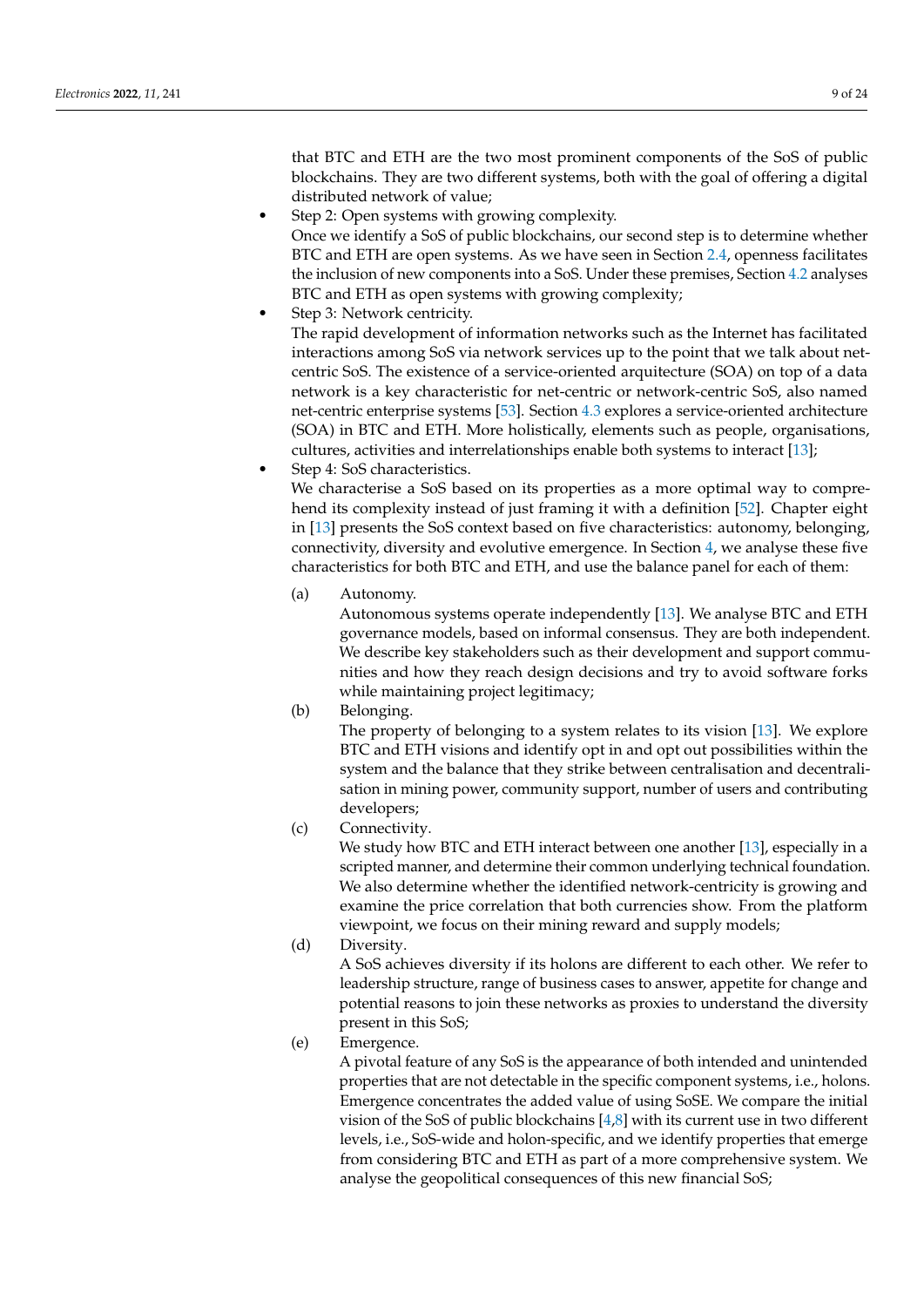• Step 5: Vulnerabilities and threats. Resilience against intentional risk. We complete this analysis with the vulnerabilities we identify in the SoS and the threats it is exposed to. We use one of the identified threats, related to intentional risk, to come up with a series of security measures that would increase resilience against intentional risk. For this, we use the parameters proposed by Chapela et al. [\[16\]](#page-20-15), i.e., value, accessibility and anonymity.

#### <span id="page-9-0"></span>**4. Analysis and Results**

#### *4.1. The System of Systems of Public Blockchains*

We apply the methodology proposed in this article to understand and better manage the complexity of public blockchains. We consider that BTC and ETH are the two most prominent components of the SoS of public blockchains. They are two different open-source code implementations. They attract a very diverse community of users and proponents, however, they both share the common goal of transferring digital value. Figure [2](#page-9-2) explains, step by step, how we conduct our methodology with keywords focused on purpose (first column), brief explanation (second column), main elements analysed (third column) and eventual conclusions (fourth column). We also add a fifth column to list the main tools that we use for our analysis. With regard to our complex network analysis code, implemented in Python, we make it available via github [\[49\]](#page-21-16).

<span id="page-9-2"></span>

**Figure 2.** Experimental setup and tools for the study.

## <span id="page-9-1"></span>*4.2. Openness and Growth*

BTC and ETH are two independent public blockchain implementations. Public blockchain implementations are permissionless, i.e., they pose no obstacle to joining their network and sending transactions as a user or validating them as a node. Any code-based artifact using BTC or ETH open-source code, driven by a human being or by a script, with access to a private cryptographic key, does not require any third-party approval to participate in the network. In other words, any individual or human-made device with the possibility of running a BTC or ETH wallet or node can join these networks and perform transactions. Equally, they can also join the mining community and create new bitcoins or ether, their corresponding crypto-currencies, while verifying transactions, as long as they commit to "demonstrate commitment to the system" using proof of work-based consensus. Alternatively, some blockchain implementations propose the use of proof of stake [\[7\]](#page-20-6). In addition, BTC and ETH show a distinctive feature of open systems: they exchange energy and information with the outside world [\[51\]](#page-21-18). They exchange information with social, financial and human environments, and they display mechanisms to adapt to those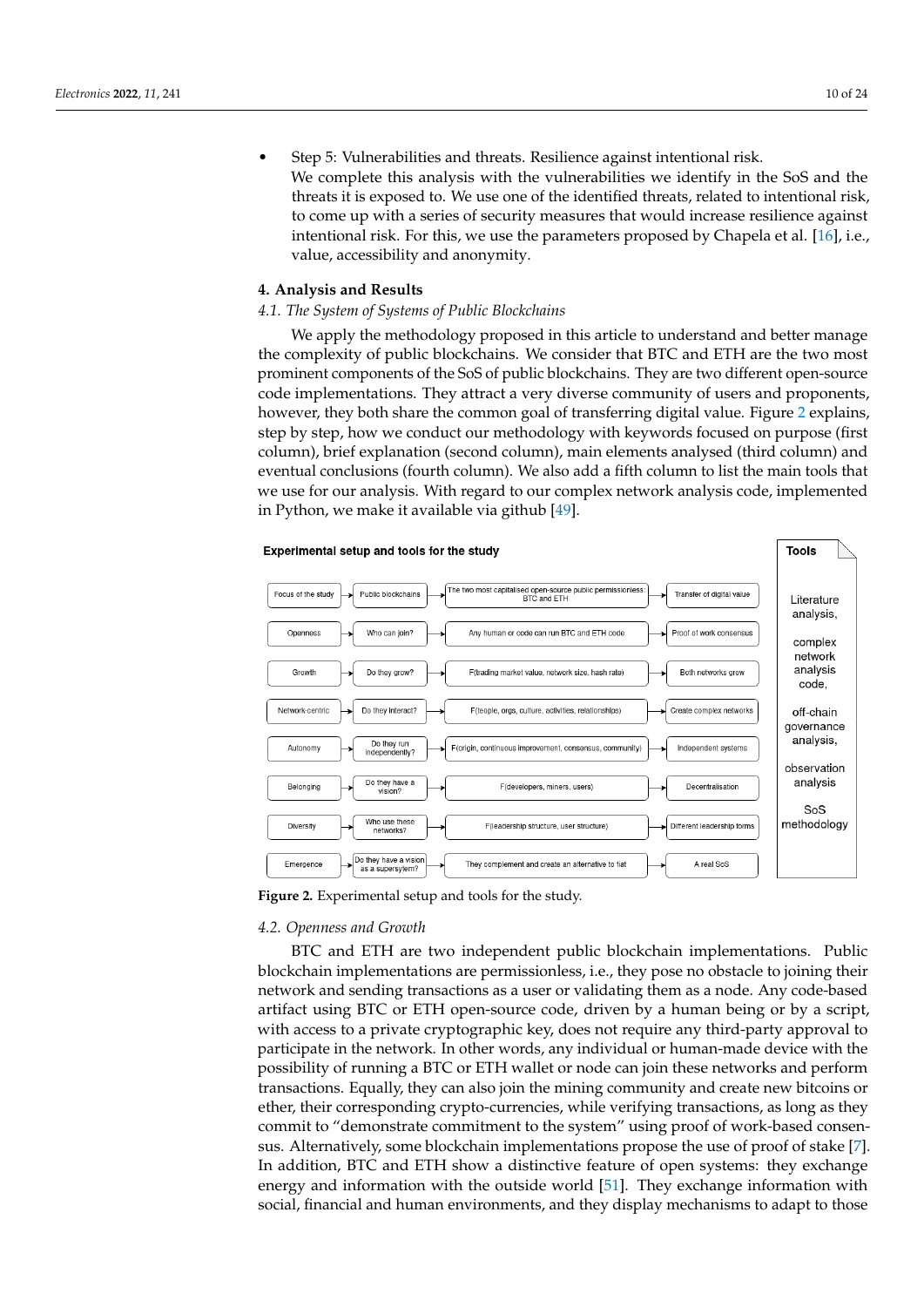environments and evolve accordingly. We use three dimensions to confirm this point: their trading market, the network size and their hash rate:

(a) Trading market: It is possible to buy and sell BTC and ETH coins. Both BTC and ETH are two public blockchain implementations that have attracted growing attention in the financial markets. Although their daily market price and their hash rate fluctuate considerably, both dimensions, price and total hash rate, have grown relentlessly for the last five years.

Figure [3a](#page-10-0) depicts the daily BTC market price since its start. The upward trend is patent. BTC market capitalisation as a cryptoasset is growing. Equally, Figure [3b](#page-10-0) depicts the daily ETH market price since its start. An upward trend is patent as well. These steep climbing prices attract new users, both retail and institutional, generating more transactions. In July 2020, BTC market capitalisation reached USD 170 B; less than a year later, in April 2021, the figure topped USD 1099 B, going up to USD 1142 B in November 2021 [\[3\]](#page-20-2), paving the way for an incessant growth during this decade. The Ethereum cryptoasset had a market capitalisation of USD 26 B in July 2020. In April 2021, this figure was of USD 222 B. In November 2021, the market value of ETH led to a capitalisation of USD 505 B [\[3\]](#page-20-2);

(b) Network size: As price and network size are positively correlated in both BTC [\[59\]](#page-22-2) and ETH [\[48\]](#page-21-15), their networks grow. According to bitnodes [\[60\]](#page-22-3), there were around 10,540 full active BTC nodes in July 2020 while, surprisingly, there were around 9610 nodes in April 2021. A node is a BTC server that keeps a copy of the entire blockchain and validates transactions. A miner node is a node that validates blocks. In November 2021, the number of active BTC nodes reached 13,898. The trend in ETH is the opposite: according to ethernodes [\[61\]](#page-22-4), there were close to 7900 active ETH nodes in July 2020 and over 4250 in April 2021. In November 2021, ref. [\[62\]](#page-22-5) counted 3238 nodes. Table [4](#page-10-1) summarises the BTC and ETH figures mentioned.

<span id="page-10-0"></span>

**Figure 3.** Daily market price (source: [investing.com,](investing.com) accessed on 16 November 2021). (**a**) Bitcoin (BTC). (**b**) Ethereum (ETH).

<span id="page-10-1"></span>

|  |  |  |  | Table 4. Key Bitcoin and Ethereum figures. |  |
|--|--|--|--|--------------------------------------------|--|
|--|--|--|--|--------------------------------------------|--|

| <b>Blockchain</b>        | Start        | <b>Active Nodes</b> |              |                |           | Market Cap (USD B) |             |
|--------------------------|--------------|---------------------|--------------|----------------|-----------|--------------------|-------------|
| Name                     | Date         | 7/2020              | 4/2021       | 11/2021        | 7/2020    | 4/2021             | 11/2021     |
| <b>BTC</b><br><b>ETH</b> | 2009<br>2014 | 10.540<br>7900      | 9610<br>4250 | 13.898<br>3238 | 170<br>26 | 1099<br>222        | 1142<br>505 |

Network growth is visible in the address space. A node in each of these networks is an address (see Section [2.2\)](#page-3-1). By design, based on the recommendation not to re-use addresses in transactions, address spaces continue growing in BTC and ETH since their inception. This continuous growth contributes to their distributed nature and to their complexity as addresses do not expire. Equally, block validation, i.e., mining, generates new coins as well, bitcoins and ether, respectively, increasing the number of coins circulating in the systems;

(c) Hash rate: Third, hash rate measures the computing power, i.e., calculation complexity, required to mine BTC and ETH blocks. Figure [4a](#page-11-1),b shows how, especially since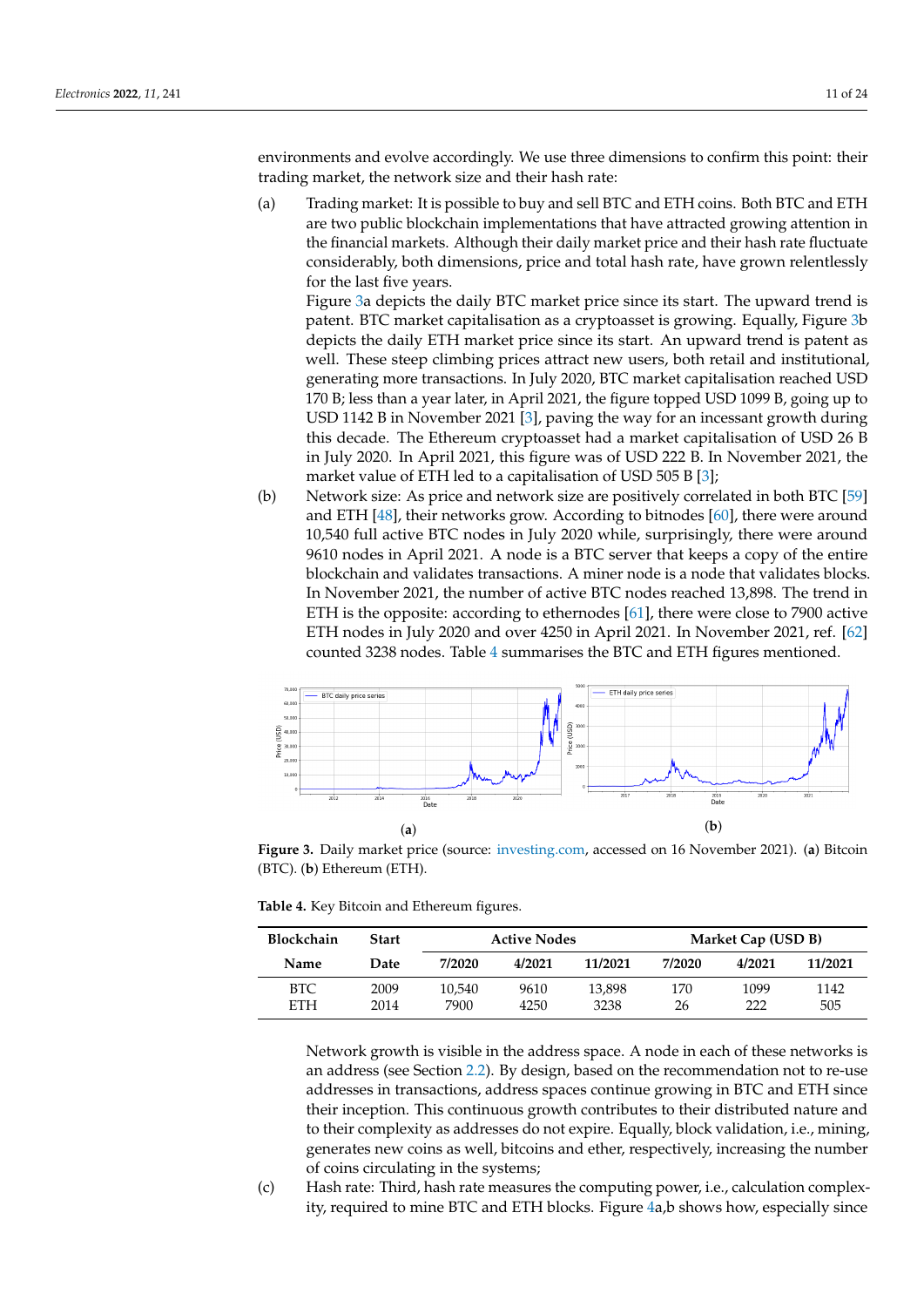2020, hash rates also increase. Both dimensions, market price and hash rate, indicate that the complexity of these systems, consequently, grow with time. They find themselves in a *causality dilemma*, and this is an inherent signal of complexity [\[63\]](#page-22-6).

<span id="page-11-1"></span>

**Figure 4.** Total Hash Rate. (**a**) Bitcoin (TH/s) (source: [blockchain.com,](blockchain.com) accessed on 18 November 2021). (**b**) Ethereum (GH/s) (source: [etherscan.io,](etherscan.io) accessed on 18 November 2021).

We can broaden our focus and infer that a SoS of public blockchains is therefore an open system that can potentially grow in complexity.

#### <span id="page-11-0"></span>*4.3. Network Centricity*

BTC and ETH are network-based protocols. Network participants exchange information via open-source application programming interfaces (APIs). Typical actions are, e.g., creating an address, sending an amount to an address, validating a transaction and requesting information on a transaction or on a block. Examples of these APIs are the BTC remote procedure call (RPC) and the ETH javascript (js) APIs [\[64,](#page-22-7)[65\]](#page-22-8). Functionality is then bundled into services provided by nodes and consumed by clients. These APIs are examples of a basic distributed service-oriented architecture (SOA). They confirm the network-centricity of BTC and ETH. Table [5](#page-11-2) summarises the network-centricity of the SoS itself using the elements suggested by Jamshidi [\[13\]](#page-20-12) together with a forecast on how their relevance will change in the near future:

| Interaction via | Description                                                      | Relevance  |
|-----------------|------------------------------------------------------------------|------------|
| People          | Holders of crypto keep BTC and ETH in their portfolio            | Increasing |
| Organisations   | Crypto exchanges offer swaps between BTC and ETH and other coins | Increasing |
| Culture         | BTC and ETH share decentralised principles                       | Stable     |
| Activities      | Coin wrapping, e.g., WBTC: an ERC20 token in ETH                 | Increasing |
| Relationships   | Both subject to additional financial regulation                  | Increasing |

<span id="page-11-2"></span>**Table 5.** Network-centricity in public blockchain SoS.

We find similar interactions between other public blockchains running on their own platforms, i.e., mainnets, present in this SoS. Solana (SOL) and Algorand (ALGO) are two examples, the 5th and 20th most capitalised crypto-currencies in November 2021 [\[3\]](#page-20-2). In general, they interact with each other via common users, crypto-exchanges, basic design principles and wrapping techniques. Coin wrapping enables cryptoassets to be used on another blockchain, different to the native one. For example, wrapped BTC (WBTC) is an ERC20 (ETH-based) token that represents BTC 1:1 in the ETH network. Finally, as all of them are public blockchains, they are subject to any financial regulation that might potentially impact all public blockchain implementations.

#### <span id="page-11-3"></span>*4.4. Autonomy*

BTC and ETH operate independently. They both run a separate off-chain governance model based on informal consensus. The role of Lead System Integrator [\[66\]](#page-22-9) is crowdsourced to a reduced number of developers supported by a large community. The seminal BTC paper by Nakamoto [\[4\]](#page-20-3) defines, at a high level, the first BTC design decisions. The first open-source BTC client was made public on 9 January 2009. Once Nakamoto left the project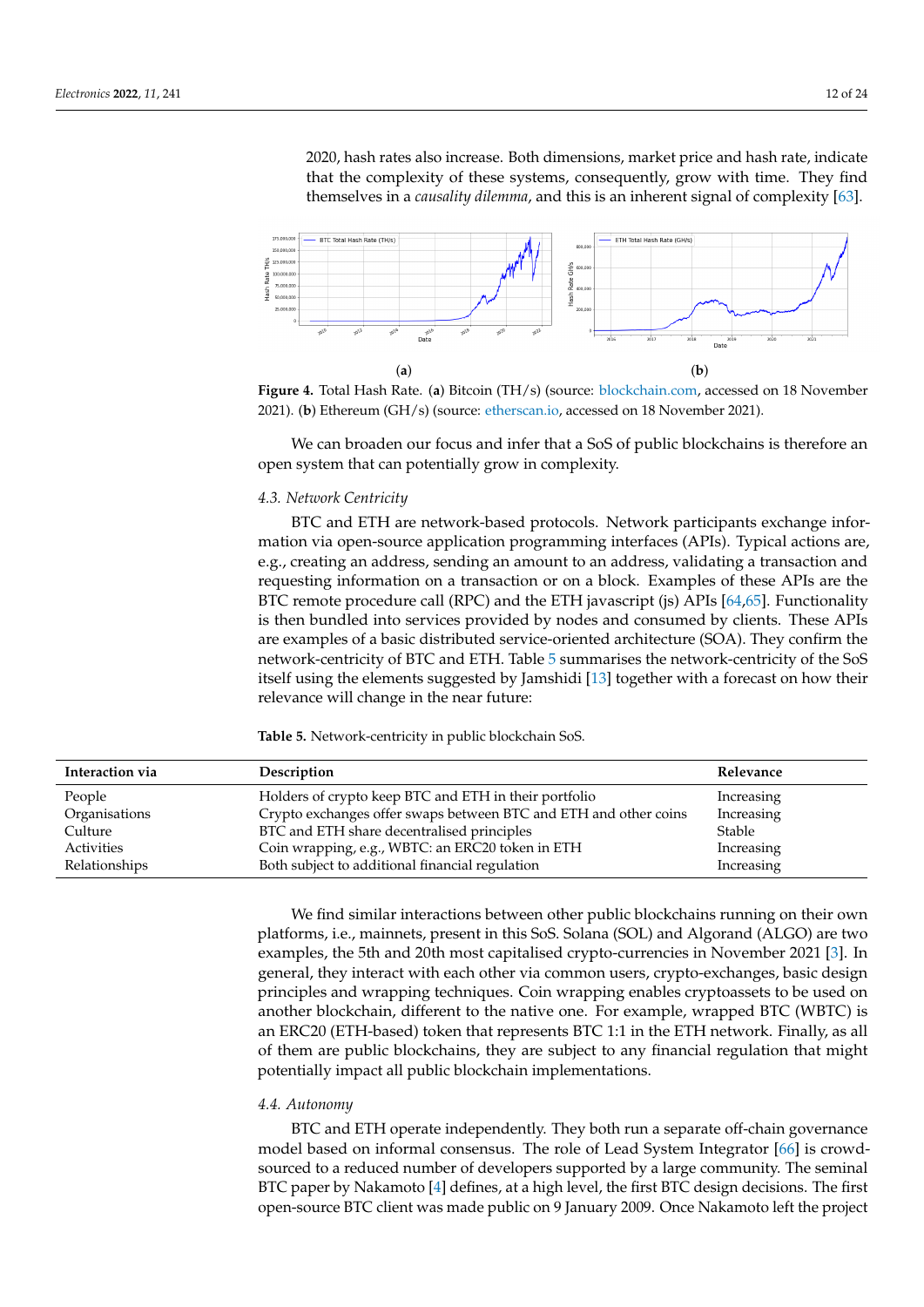in 2011, the so-called "Bitcoin core developers", Gavin Andresen, Pieter Wuille, Wladimir van der Laan, Gregory Maxwell and Jeff Garzik, took over the BTC protocol development and software maintenance. The number of developers able to commit code to "Bitcoin core" remains stable: 37 in April 2021 and 39 in November 2021 [\[67\]](#page-22-10). Changes to BTC require ample consensus [\[68\]](#page-22-11). Anyone in the community can launch a BTC improvement proposal (BIP) [\[69\]](#page-22-12). The search for consensus among key stakeholders, i.e., developers, miners (node operators) and users, is a top priority. Their aim is to avoid the threat of forking the protocol [\[68\]](#page-22-11), either in a soft or hard way. Soft forks guarantee backward compatibility and hard forks do not. A software fork introduces changes in the code from a specific point in time. Similarly, the ETH protocol [\[70\]](#page-22-13) works with Ethereum Requests for Comments (ERC). They eventually translate into Ethereum Improvement Proposals (EIPs) that need to reach sufficient consensus [\[71\]](#page-22-14). The number of ETH developers who can commit code is growing slightly: from 69 in April 2021 to 81 in November 2021 [\[72\]](#page-22-15), as Table [6](#page-13-0) displays. On independence, every BTC and ETH stakeholder can decide independently from each other. Ultimately, anyone in BTC or ETH could fork the protocols and start a new project. It would be up to their ability to entice users to use the new forked code. A key concept in both BTC and ETH is legitimacy, or a pattern of higher-order acceptance [\[73\]](#page-22-16). Already, through the study of autonomy in public blockchains, we distinguish at least two of the three typical paradoxes identified in chapter eight of [\[13\]](#page-20-12), i.e., control and team paradoxes. There is tension present regarding where decision power resides and the balance between individuality or autonomy and team membership or belonging. Broadening our focus to a SoS of public blockchains, and based on these results, we infer that it consists of independent blockchain implementations.

#### *4.5. Belonging*

The original vision of BTC is the creation of a "purely peer-to-peer version of electronic cash" [\[4\]](#page-20-3). BTC and ETH are digital assets with no intrinsic value and no centralised issuer [\[8\]](#page-20-7). The vision of ETH is to build "a blockchain with a built-in Turing-complete programming language, allowing anyone to write smart contracts and decentralised applications where they can create their own arbitrary rules for ownership, transaction formats and state transition functions" [\[8\]](#page-20-7). In both blockchains, the three main related communities, i.e., developers, miners and users, can opt in and out of the SoS at any moment. This is a sign of an open system. The first paradox mentioned in chapter eight of [\[13\]](#page-20-12), i.e. the boundary paradox, or the need to keep some things in the systems and some things out of the system simultaneously, is patent as well in public blockchains, e.g., in the on-chain vs. off-chain information storage dilemma.

On centralisation, the three main sources of critiques are: the very reduced number of developers with commit privileges in both blockchains, see Section [4.4,](#page-11-3) the location of most of the BTC mining power and the location of most of the BTC nodes. With regard to miners, China hosted over 65% of BTC mining power until October 2020. The main reason was the electricity oversupply and corresponding reduced prices of hydroelectricity in areas such as Sichuan. The price of electricity is a key driver for miners to interact [\[74\]](#page-22-17). After the nation-wide ban in July 2021, China abandoned BTC mining [\[75\]](#page-22-18). In November 2021, the USA (35.1%), Russia (11.9%) and Kazakhstan (13.8%) account for the top three mining countries. With regard to full active BTC nodes, the USA and Germany host close to 13% of them, although this figure is less than the 20% of nodes that each of these two countries had in April 2021 [\[60\]](#page-22-3). Regarding ETH, 34% of active nodes resided in the USA and 22% in Germany on April 2021, while, in November 2021, the US hosted 35% and Germany decreased to 15% [\[61\]](#page-22-4). See Table [6.](#page-13-0)

Regarding decentralisation, the Ethereum foundation <ethereum.org> (accessed on 1 December 2021) organises most of the support to the ETH community. A similar foundation project exists for BTC <bitcoin.org> (accessed on 1 December 2021). However, none of these foundations own the ETH or the BTC networks. Both networks are public like the Internet. With over 13,000 active BTC nodes and over 3200 active ETH nodes (see Table [4\)](#page-10-1), the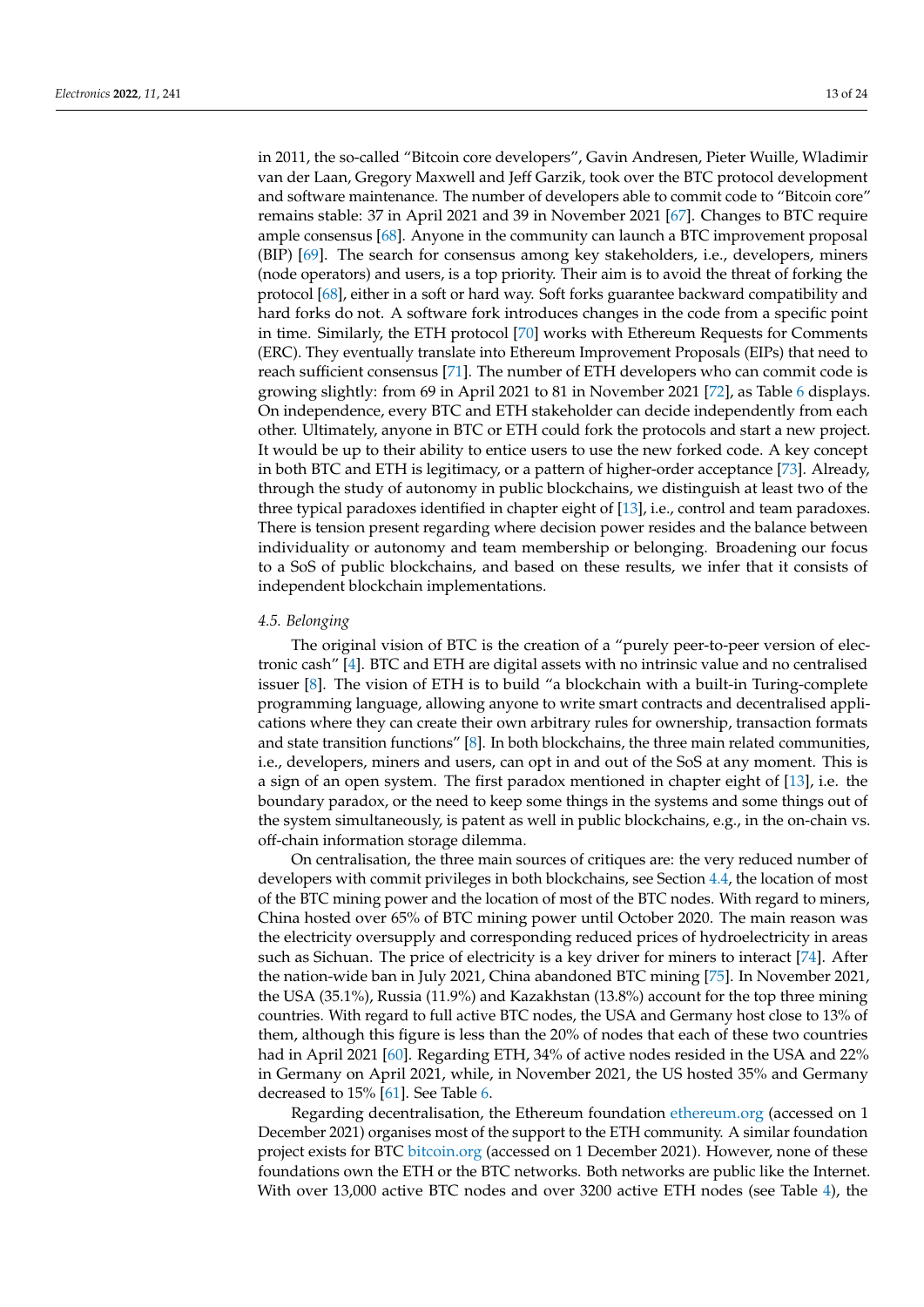degree of active node decentralisation is higher in BTC than in ETH, where we identify that the number of active nodes is reducing. The decrease in ETH nodes is a worrying trend, particularly given the big drop in September 2021 [\[76\]](#page-22-19). Estimations in February 2021 set the number of BTC users over 71 million and the number of ETH users over 14 million, with 25% of them owning both crypto-currencies [\[77\]](#page-22-20). Both the BTC and ETH user communities are growing. Although the number of core developers for both BTC and ETH is rather limited, see Section [4.4,](#page-11-3) the number of active contributing developers has reached close to 500 members in BTC and more than 1000 in ETH [\[78\]](#page-22-21). Based on these figures, we still see more evidence tilting the *belonging* feature towards decentralisation than to centralisation in the SoS of public blockchains.

| <b>Blockchain</b> | Users | Contrib. |        | <b>Core Developers</b> |                  | <b>Active Node Location (%)</b> |
|-------------------|-------|----------|--------|------------------------|------------------|---------------------------------|
| Name              | (M)   | Devs.    | 4/2021 | 11/2021                | 4/2021           | 11/2021                         |
| <b>BTC</b>        | 71    | 500      | 37     | 39                     | CN(65)           | US (35), KZ (14),<br>RU (12)    |
| <b>ETH</b>        | 14    | 1000     | 69     | 81                     | US (34), DE (22) | US (35), DE (15)                |

<span id="page-13-0"></span>**Table 6.** BTC and ETH autonomy and belonging related figures.

# *4.6. Connectivity*

All BTC and ETH active nodes and clients can enjoy the same power of connectivity. Both BTC and ETH networks are permissionless, i.e., provided that they run the corresponding committed open-source protocol, any compatible running code can join both networks. The study of the connectivity property confirms the network-centricity of the SoS of public blockchains [\[13](#page-20-12)[,53\]](#page-21-20). BTC and ETH active nodes are connected to the BTC and ETH networks, respectively. Both networks run on top of the public Internet. Table [5](#page-11-2) lists the means through which they are interconnected. We focus on the scripted interaction, i.e., coin wrapping. In November 2021, around 249,000 BTC [\[79\]](#page-22-22), out of the 18.8 million BTC already mined by end November 2021, are tokenised in ETH via wrapped BTC (WBTC), an ERC20 token [\[80\]](#page-22-23). They are mostly deployed in ETH-based Decentralised Finance (DeFi) projects. This figure is growing. On July 2020, there were only 15,000 tokenised BTC [\[81\]](#page-22-24) and, on April 2021, there were 141,000 BTC. In terms of price, BTC–ETH correlation has been permanently positive since 2018, close to 0.8 during 2019 and 2020. During November 2021, BTC–ETH price correlation was over 0.75 [\[82\]](#page-22-25).

From the platform-centric viewpoint, BTC and ETH miners verify transactions and receive a reward for it. These transactions fill up a BTC block. Miners receive newly created bitcoins and ether, respectively, when they finalise a block, i.e., they "mine" a block. In the case of BTC, this block mining reward is halved after 210,000 blocks. The current reward of 6.25 BTC started on 11 May 2020. Those miners with a higher hash rate, i.e., computing power, enjoy a higher probability of mining a block. Once all 21 million BTCs are mined, and this will happen around the year 2140, the question of whether transaction verification income, based only on transaction fees, will be still profitable for miners remains open. Taproot, the latest BTC upgrade, performed in November 2021, aims to scale up the number of transactions that the network can cope with and to increase privacy by complicating the identification of participants in a transaction [\[83\]](#page-22-26). With regard to their monetary policy, while BTC supply is deflationary, i.e., limited to 21 million, ETH supply is inflationary, i.e., there is a maximum yearly new supply of 18 million ETH. Both networks show an increased connectivity. However, they have been criticised for demanding high transaction fees during times of heavy use and overall network growth. BTC aims to solve this challenge with BTC Lightning Network (BLN) and ETH with ETH 2.0. BLN collects transactions first off-chain and uses scripting to guarantee integrity [\[84\]](#page-22-27). ETH 2.0 promises scalability based on a multi-chain concept (sharding) [\[85\]](#page-22-28).

In general, interledger communications such as Interledger Protocol (ILP) enable the possibility of connecting different public blockchain implementations through code-based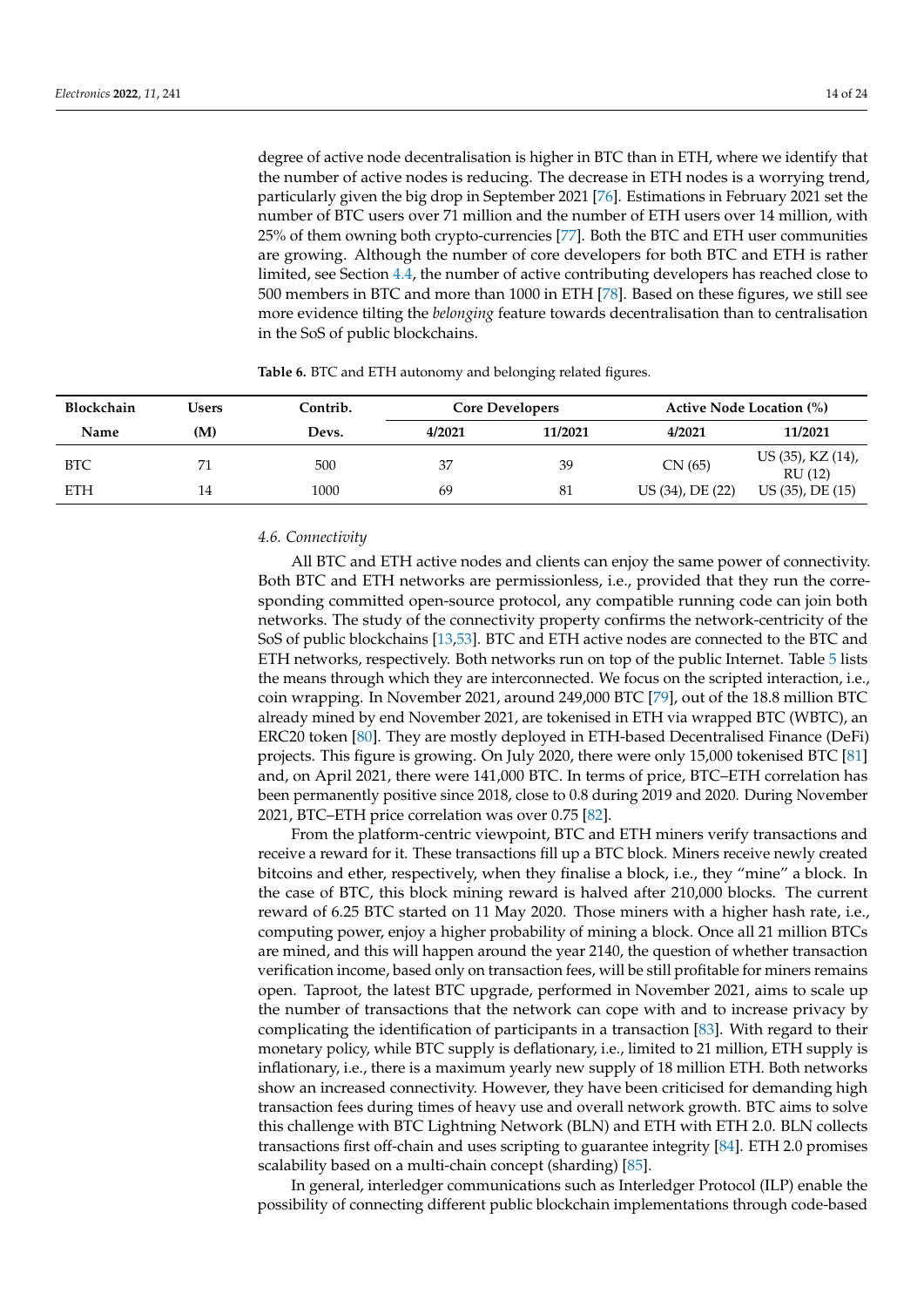connectors, between BTC and ETH as well. This means that a BTC transfer can end up as an ETH sum via an ILP connector in an ETH address.

#### *4.7. Diversity*

First, we identify basic differences between BTC and ETH that make them even more complementary: BTC appears as a leaderless public blockchain with a broad user population and decentralised governance. Although its degree distribution approximates a power law function [\[36,](#page-21-5)[37\]](#page-21-6), its control structure is highly decentralised. ETH degree distribution resembles a power law function [\[48\]](#page-21-15) and its leadership structure is more precise. ETH attracts more experimentation and innovation and it is more multi-faceted than BTC. Second, we focus on the diversity existing in the three main stakeholder communities for BTC and ETH: miners, developers and users, to understand the current balance between homogeneity and heterogeneity. Mining pools are groups of miners that share computing power, i.e., hash rate. None of them reaches 51% of the total BTC hash rate [\[86\]](#page-22-29). Only if the five biggest BTC pools would collude, they could opt to attempt a 51% blockchain control attack to modify a transaction. A similar situation applies to ETH [\[87\]](#page-22-30). Regarding development, there is more activity in ETH than in BTC: there are more than 300 BIPs [\[69\]](#page-22-12) but more than 3300 EIPs [\[88\]](#page-22-31). As mentioned in Section [4.4,](#page-11-3) the number of core developers in both networks is reduced, although ETH attracts more developers than BTC. From the user perspective, the increase in users is initially a good proxy for heterogeneity growth. Early adopters of BTC were libertarians and techno-anarchists [\[89\]](#page-22-32). In 2021, many other profiles join both networks, partially disgruntled by the highly expansionary monetary policies followed by key central banks.

#### *4.8. Emergence*

We first refer to the intended emergent properties and second to the unintended ones. Table [7](#page-14-0) provides a summary of the emergent properties that we identify in this SoS and its components.

| Realm      | <b>Emergent Property</b>                             | Intended |
|------------|------------------------------------------------------|----------|
| SoS        | Decentralised network of digital value               | Yes      |
| SoS        | Alternative to fiat-based financial system           | No.      |
| BTC        | Peer to peer electronic cash system                  | Yes      |
| BTC        | Digital global reserve asset ("digital gold")        | No       |
| <b>ETH</b> | The world distributed computer                       | Yes      |
| <b>ETH</b> | Main DeFi platform ("alternative financial conduit") | No       |
| ETH        | Platform to transfer "unique" digital value          | No       |

<span id="page-14-0"></span>**Table 7.** Intended and unintended emergent properties.

#### 4.8.1. Intended Emergent Properties

The intended emergent property of the SoS of public blockchains is to provide a decentralised network to transfer value: in the case of BTC, via a digital asset that has no intrinsic value in itself. In the case of ETH, via a Turing-complete protocol able to implement decentralised applications. Public blockchain implementations use a digital asset with no intrinsic value. This digital asset represents digital private property in three different ways: as native crypto-currencies, such as bitcoin and ether, and, in the case of ETH, as fungible tokens (ERC20 tokens) and as non-fungible tokens (ERC721 and ERC1155 tokens). Public blockchains offer a channel through which to transfer digital private property, i.e., digital value.

#### 4.8.2. High-Level Unintended Emergent Property

Considering our analysis of the SoS of public blockchains, we estimate that the highlevel unintended emergent property of a SoS of public blockchains is to stand as an alternative to the financial system based on fiat currencies, established in 1971 with the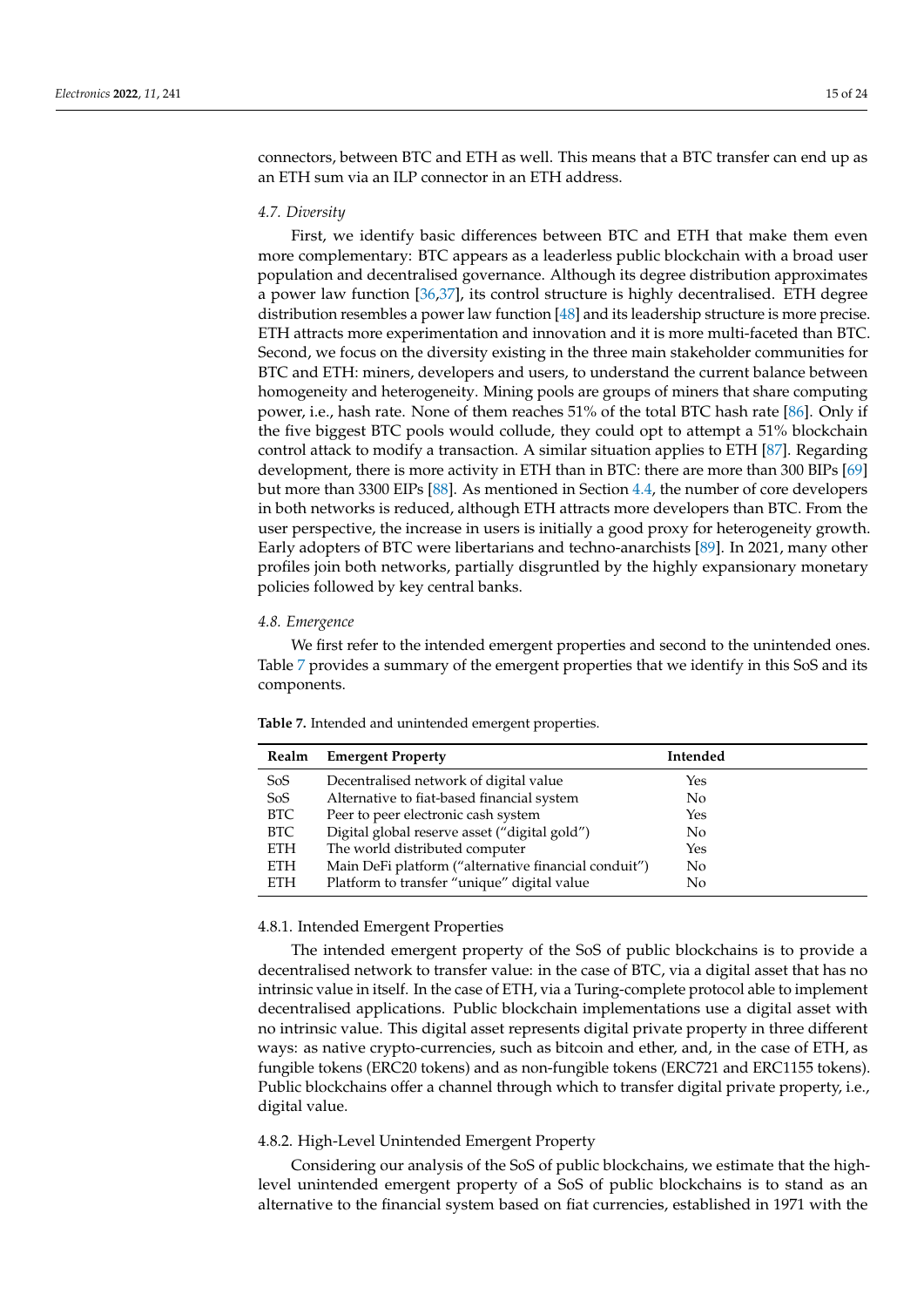cancellation of the direct convertibility of the USD into gold. We find two competing and distinct SoS, the traditional centralised financial SoS and the open SoS of public blockchains. Neither BTC nor ETH included this key property of aspiring to become an alternative financial system in their seminal white papers [\[4,](#page-20-3)[8\]](#page-20-7). Figure [5](#page-15-0) depicts the results of our SoS characteristics-based analysis [\[13\]](#page-20-12).

<span id="page-15-0"></span>

**Figure 5.** Public blockchains. SoS characteristics balance panel.

4.8.3. Holon-Specific Unintended Emergent Properties

More specifically, BTCs unintended emergent property is to become a global reserve asset, i.e., the "digital gold". The expanding fiat currency monetary policy since 2008, plus the performance difficulty for BTC to achieve high transaction speeds, in contrast to other blockchain implementations [\[90\]](#page-23-0), transforms BTC into a digital value reserve more than into an instant peer to peer payment system. However, initiatives such as BLN [\[84\]](#page-22-27) and the taproot upgrade [\[83\]](#page-22-26) aim to increase transaction rate. An initially unintended emergent property of ETH is to act as main underlying blockchain implementation for Decentralised Finance (DeFi). DeFi translates, via smart contracts, most of the financial activities present in the traditional centralised financial system such as lending, borrowing, trading, using derivatives and depositing funds. We define it as the "alternative financial conduit" system. ETH's "distributed world computer" is the distributed platform in which an entire financial system, based on fungible tokens, is beginning to run. Stablecoins constitute the means of settlement in this distributed financial system. The total capitalisation of stablecoins in November 2021 is USD 145 B, from USD 60 B on April 2021 [\[91\]](#page-23-1). A stablecoin is a crypto-currency whose value is pegged to either a fiat currency, mostly the USD, or to a basket of assets.

Traditionally, the US dollar (USD) plays a dominant role in the world financial system [\[92\]](#page-23-2). The fundamental role that the USD plays in finance provides a geopolitical advantage to the US and leverage to apply economic sanctions to other non-allied countries. The arrival of the public blockchain-based SoS impacts this USD dominance. The fact that the most capitalised stablecoins are pegged to the USD [\[91\]](#page-23-1) confirms the growing geopolitical importance of this new SoS. Other competing geopolitical powers such as China entered the digital coin scenario via their "digital yuan". Central banks around the globe are piloting central bank digital currencies (CBDCs) in an attempt to preserve the "status quo".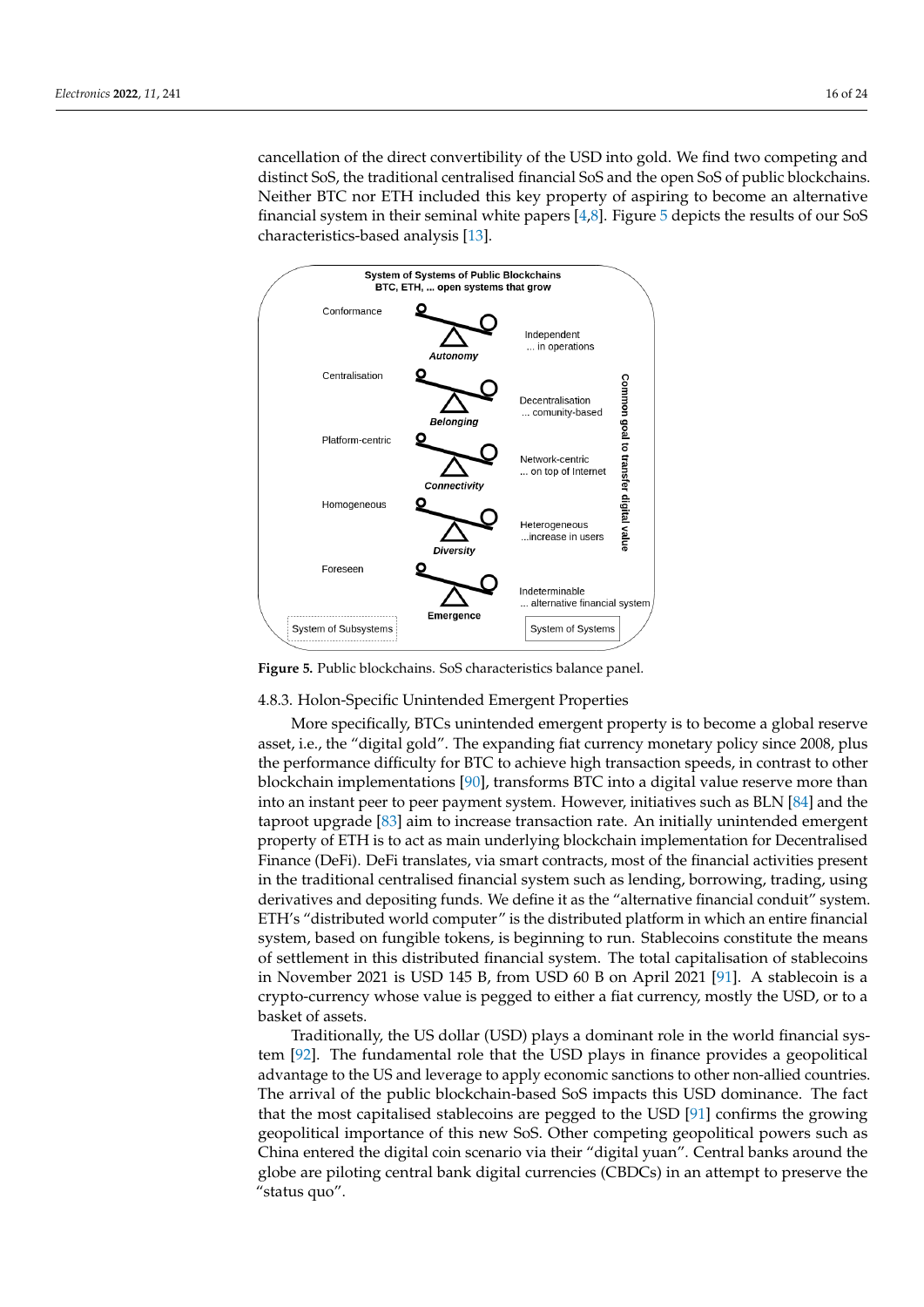With regard to non-fungible tokens, the unintended emergent property of ETH is to act as a platform to transfer "unique" digital private property. NFTs offer a distributed and non-intermediated creativity market. Examples are "Cryptokitties" and "Mutant Apes" [\[93\]](#page-23-3).

Additionally, a myriad of public permissionless blockchain implementations have launched their own networks, i.e., mainnets, to compete with ETH and to save ETH transaction fees. The appearance of multiple blockchain implementations to answer specific business cases [\[22\]](#page-20-21) complements the roles of BTC and ETH within this overarching SoS of public blockchains. All these sidechains are also components, holons, in this SoS. Table [8](#page-16-0) lists four of the top market capitalised projects in November 2021 according to coinmarketcap [\[3\]](#page-20-2).

<span id="page-16-0"></span>**Table 8.** Public blockchain projects within the SoS.

| Project            | Origin | <b>Business Case</b>                         | <b>Market Cap</b><br>(B USD) | Consensus                |
|--------------------|--------|----------------------------------------------|------------------------------|--------------------------|
| Binance Coin (BNB) | 2017   | Biggest crypto exchange's blockchain         | 111                          | Proof of authority       |
| Solana (SOL)       | 2020   | DeFi solution with short processing times    | 61                           | Proof of history         |
| Cardano (ADA)      | 2017   | Decentralised app engine                     | 54                           | Proof of stake           |
| Polkadot (DOT)     | 2017   | Multi-chain focused on cross-chain transfers | 37                           | Nominated proof of stake |

We have modelled BTC and ETH as holons of the open SoS of public blockchains and we have identified the emergent property that creates a new distributed "supersystem" of digital private property, i.e., digital value. We present now the result of a threat and vulnerability analysis. One of the threats we identify is precisely intentional risk.

# 4.8.4. Vulnerabilities and Threats of the SoS of Public Blockchains

We complement the previous results with a vulnerability and threat analysis of the public blokchain SoS. We identify five vulnerabilities:

- Adoption requires understanding.
	- The knowledge-based barrier to entry is considerable. Participants in this public blockchain-based SoS require understanding of the underlying mathematical, cryptographic and economic concepts upon which both BTC and ETH are built. There is hardly any abstraction layer between users and the internal complex functioning of these blockchains;
- Adoption requires hiding complexity. The user-friendliness of the software tools that interface with this SoS is still very low;
- Early stage of evolution. Even with high rates of adoption and rising market capitalisation, public blockchains are still at a very early development phase. The industry is flourishing and growing fast; however, it has not yet reached any consolidation phase;
- Signs of centralisation. Complex network theory-based literature identifies linear and super-linear preferential attachment in BTC and ETH in their transaction networks [\[36,](#page-21-5)[37](#page-21-6)[,48,](#page-21-15)[59\]](#page-22-2). This reveals the higher degree of dependence on specific super-hub nodes in these networks. An additional sign of initial centralisation is the decrease in the number of active ETH nodes [\[76\]](#page-22-19).
- Governance exclusively dependent on code. The smart exploitation of any programming error in the code that implements elements such as mining rewards, smart contracts and distributed autonomous organisations (DAO, a distributed governance engine) can siphon out funds and make any public blockchain project fail. A real example of this already happened in Ethereum in 2016 [\[94\]](#page-23-4).

Equally, we observe five threats:

• Regulation. The overall impact that financial regulation will have on the future of this SoS is still unknown. Taxation, legal jurisdiction, cross-border implications and know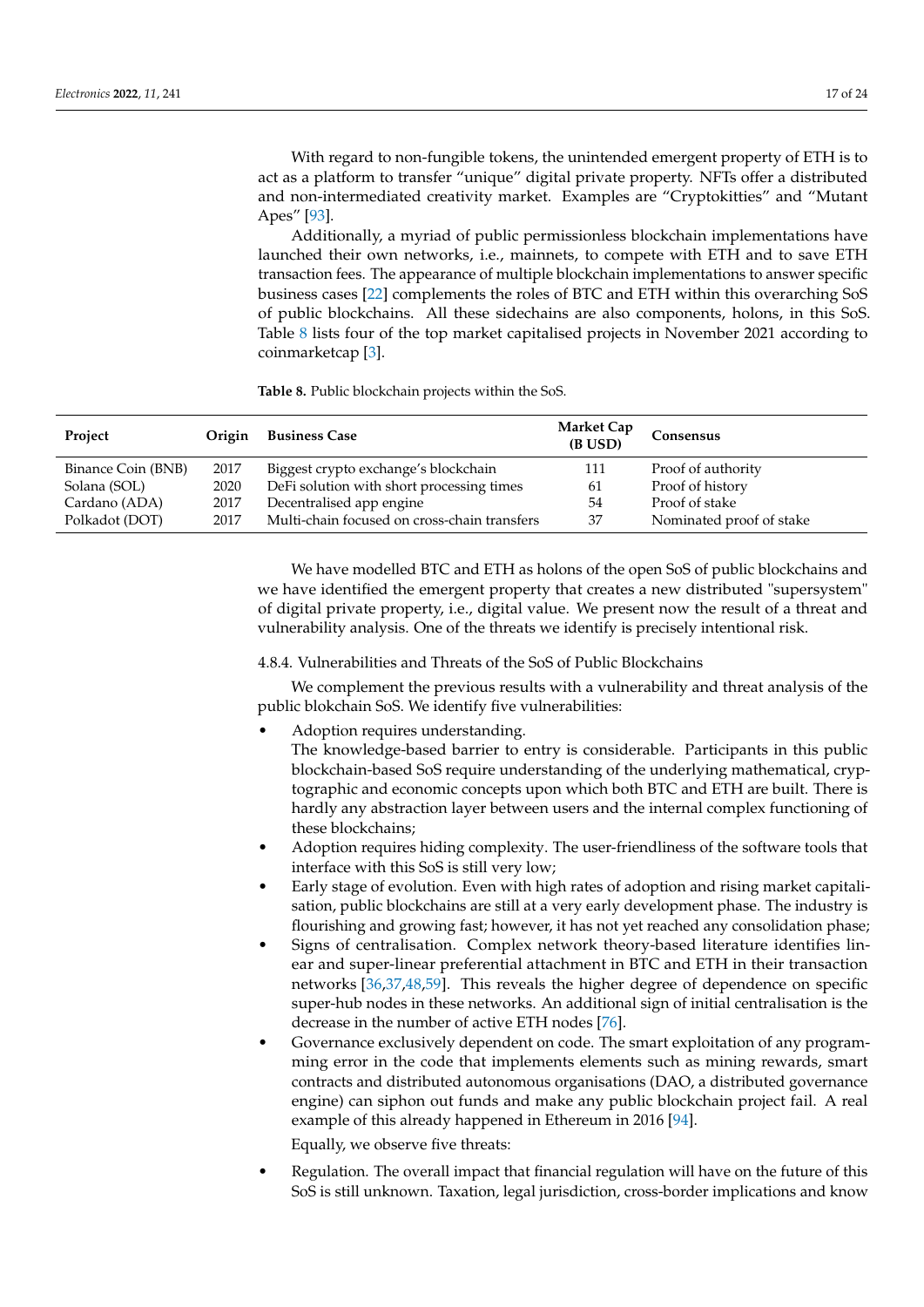your customer requirements are just some examples of key regulatory aspects that are still not fully defined for the distributed SoS of public blockchains;

- Privacy vs. Traceability Trade off. One of the first business cases for the use of BTC was the online black market "Silk Road" [\[95\]](#page-23-5). Identities behind BTC addresses were not known. However, anonymity is not a design feature in BTC but, rather, pseudoanonymity [\[5\]](#page-20-4). Ethereum does not offer transaction anonymity either. The lack of auditable and regulated know your customer procedures could hamper the mass growth of public blockchains;
- Future developments in encryption. Bitcoin uses SHA-256 as its hashing algorithm [\[96\]](#page-23-6) and the Elliptic Curve Digital Signature Algorithm (ECDSA) with the elliptic curve secp256k1 to sign transactions [\[97\]](#page-23-7). The taproot BTC upgrade introduces Schnorr signatures [\[83\]](#page-22-26). Ethereum uses Keccak-256 [\[98\]](#page-23-8) to hash transactions and ECDSA to sign them [\[99\]](#page-23-9). Future developments in quantum computing [\[100\]](#page-23-10) could render current cryptographic algorithms used in public blockchains insecure. Should this happen, then the core development communities mentioned in Section [4.4](#page-11-3) should react quickly with the corresponding cryptographic upgrade by proposing new key lengths or, alternatively, new algorithms;
- Missing co-operation. The permanent interaction between the SoS of traditional finance with the SoS of public blockchains is not yet defined. The governance frameworks in both systems need to find a common ground to allow for future-proof interactions between both financial proposals;
- Intentional risk. The economic value locked in the SoS of public blockchains is growing. Consequently, the interest of ill-intentioned actors to extract value out of it is also increasing [\[101\]](#page-23-11). The future of this SoS will depend on its resilience against intentional risk.

These vulnerabilities and threats pose the risk of impeding mass adoption of this SoS.

# *4.9. Resilience against Intentional Risk*

We start from the definition of profitability associated to the attacker (PAR) proposed by Chapela et al. [\[16\]](#page-20-15) to quantify intentional risk (Equation [\(1\)](#page-17-0)). The level of intentional risk *IntRisk* to which a system *SoS* is exposed to corresponds to the maximum product of the <*value*, *accessibility*, *anonymity*/*k*> triplets of their *participant elements e*, being *k* a standard constant we name *legal robustness*, related to the legal consequences that an attacker could face. We propose to optimise as many factors as possible in Equation [\(1\)](#page-17-0) to reduce the intentional risk that the SoS of public blockchains is exposed to. The reduction in the exposure to intentional risk increases the resilience of the system against it.

<span id="page-17-0"></span>
$$
PAR = \max\left(\text{value}_{e} \cdot \text{accessibility}_{e} \cdot \left(\frac{\text{anonymity}_{e}}{k}\right)\right) \tag{1}
$$

As *participant element* in Equation [\(1\)](#page-17-0), we select the most fine-grained possible component of the open public blockchains we study, i.e., an address. An address in a public blockchain consists of a unique identifier that refers to a public–private cryptographic key pair involved in a transaction either as the origin or destination. We use complex network notation to mathematically state our analysis: for each of the blockchain implementations present in the SoS of public blockchains *b<sup>i</sup>* , we consider a transaction network *Tb<sup>i</sup>* in which every address  $N_{b_i}$  used is a node and every transaction between addresses is an edge  $T_{b_i}$  denoted by  $T_{b_i} = (N_{b_i}, E_{b_i})$  being its nodes  $N_{b_i}$  and  $E_{b_i}$  its edges. We identify three attributes for each *Nb<sup>i</sup>* :

- $Va(N_{b_i})$ : the *value* as the quantity of cryptocurrency or fungible tokens held by the address *Nb<sup>i</sup>* . By design, this is public information. As an example, in the case of NFTs, this attribute simply refers to the *value* assigned by the market to it;
- $Ac(N_{b_i})$ : the *accessibility* of  $N_{b_i}$ . This is a function of the *accessibility* to its private cryptographic key. Having access to the private key gives the possibility to claim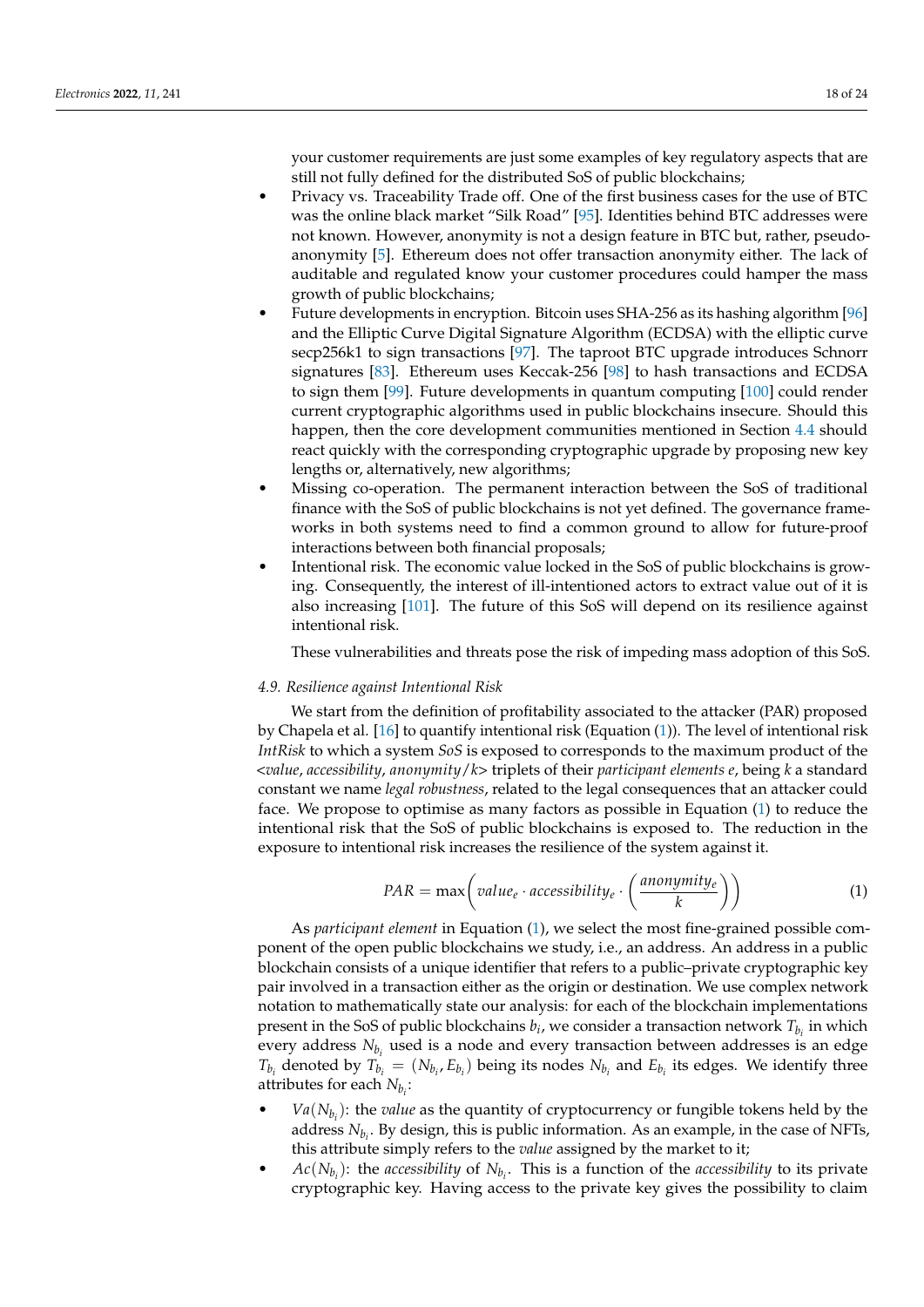ownership of  $Va(N_{b_i})$ . A high  $Ac(N_{b_i})$  implies poor protection measures to keep the private key secure;

• *An*( $N_{b_i}$ ): the *anonymity* of  $N_{b_i}$ . This measures the degree of uncertainty to link  $N_{b_i}$ with a screened identity in the physical world. A high  $An(N_{b_i})$  implies that  $N_{b_i}$  cannot be associated to a confirmed physical identity. Attackers of a public blockchain implementation  $b_i$  use a collection of  $N_{b_i}$  with a high  $An(N_{b_i})$  as consecutive destinations of their fraudulent transactions to make tracking unfeasible.

Regarding the legal robustness *k* constant, its value indicates how dissuasive legal measures are for attackers to embark on plans to compromise public blockchains.

We increase the resilience of the SoS of public blockchains by minimising the intentional risk that each participating address runs as Equation [\(2\)](#page-18-1) defines:

<span id="page-18-1"></span>
$$
\forall b_i \in SoS, \quad IntRisk_{SoS} = \max\left(Va(N_{b_i}) \cdot Ac(N_{b_i}) \cdot \left(\frac{An(N_{b_i})}{k}\right)\right) \tag{2}
$$

Table [9](#page-18-2) lists our proposed security measures to increase this SoS's resilience against intentional risk. Their implementation requires a multidisciplinary, i.e., technical, procedural and cultural approach, especially during design, development and operations of the holons of this SoS. The scope of these proposals corresponds to the SoS of public blockchains. Only a SoS-overarching approach, or, at least, a specific focus on BTC and ETH as the two main public blockchain implementations, can increase the resilience of a SoS whose main emergent property is to become a real distributed alternative to the traditional finance system. If we would only focus on one holon, then, following Equation [\(1\)](#page-17-0), the overall resilience of the SoS would not improve and its adoption would not increase.

| Action                  | Principle                              | <b>Phase</b>          |
|-------------------------|----------------------------------------|-----------------------|
| Reduce asset value      | Distribute value across many addresses | Design/Operations     |
|                         | Avoid very rich hubs                   | Operations            |
| Decrease accessibility  | Maintain the use of strong crypto      | Design                |
|                         | Improve code security                  | Development           |
|                         | Simplify interfaces                    | Development           |
|                         | Improve private key security           | Design/Dev/Operations |
|                         | Extend use of cold storage             | Operations            |
|                         | Enhance security awareness in users    | Communications        |
| Decrease anonymity      | Improve identity management            | Operations            |
|                         | Link with physical identities          | Governance            |
|                         | Achieve global legal coverage          | Governance            |
|                         | Extend blockchain monitoring           | Operations            |
| Increase legal measures | Extend know your customer processes    | Operations            |

<span id="page-18-2"></span>**Table 9.** Measures to increase intentional risk resilience.

#### <span id="page-18-0"></span>**5. Conclusions**

We conclude that:

- (a) Our proposed methodology, based on SoSE, is a valid and replicable tool to understand and to manage complex "supersystems" or "networks of networks". We apply this methodology to the complexity present in public blockchains: we model BTC and ETH, two public open and permissionless blockchain implementations, as holons that complement each other within a SoS of public blockchains. Public blockchains enable the transfer of digital private property with a link, or not, to physical private property. Thanks to the use of SoSE, we identify that BTC aspires to become "sound money", i.e., stable non-inflationary money, a digital global reserve asset. ETH, the "distributed world computer", aims to become the "alternative financial conduit" system to run decentralised finance;
- (b) The unintended emergent property of the SoS of public blockchains is to stand as an alternative to the traditional centralised financial system based on fiat currencies.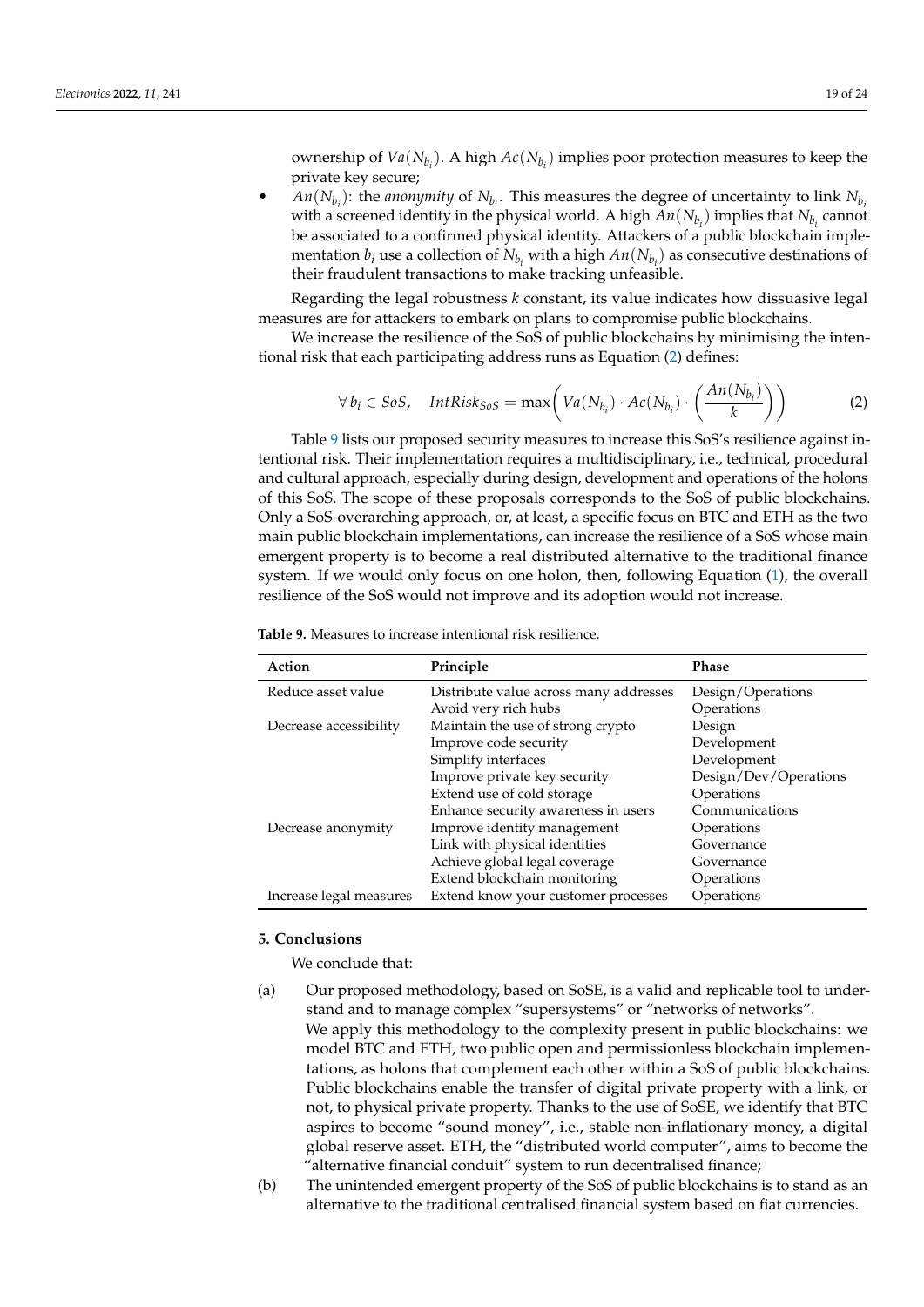This emergent property only appears when we focus on BTC and ETH, and, more generally, on public blockchain implementations, as a unique "supersystem". This SoS transfers digital value and competes with the traditional financial system as a potentially future-proof and disruptive alternative to the way the world conducts finance, especially since the Nixon shock in 1971 [\[102\]](#page-23-12) with the cancellation of the direct convertibility of the USD into gold;

- (c) One of the threats to the future of the SoS of public blockchains is its exposure to intentional risk. The materialisation of this risk could impact its mass adoption;
- (d) The parameters proposed by Chapela et al. [\[16\]](#page-20-15) in their intentional risk equation, i.e., value, accessibility and anonymity, are useful to suggest a series of security measures that would increase the resilience against intentional risk of the SoS of public blockchains.

These measures apply to the governance, design, development, operation and communication phases present in the implementation of this SoS;

(e) The optimisation of these intentional risk parameters, i.e., value, accessibility and anonymity, in the SoS of public blockchains, will impact positively on the evolution of the emergent property of this SoS.

# <span id="page-19-0"></span>**6. Future Work**

We suggest four paths to further research on the use of SoSE in the study of public blockchains and to improve the resilience against intentional risk of the SoS of public blockchains:

- (a) To analyse how the SoS of public blockchains links with the SoS of traditional centralised fiat currency-based finance;
- (b) To explore whether the modeling of the Decentralised Finance (DeFi) ecosystem is a SoS in itself;
- (c) To build a complete application programming interface (API) that would facilitate the implementation of security measures in public blockchains with the objective of increasing their resilience against intentional risk;
- (d) To explore the potential applications of machine learning and artificial intelligence (ML/AI) techniques, as described by Xu et al. [\[103\]](#page-23-13), in the prevention, detection and mitigation of intentional risks against public blockchains.

**Author Contributions:** Conceptualization, A.P. and S.G.; methodology, A.P. and S.G.; software, A.P.; validation, A.P., S.G., R.C., M.R., E.G. and J.T.; formal analysis, A.P. and S.G.; investigation, A.P. and S.G.; resources, A.P., S.G., R.C., M.R., E.G. and J.T.; data curation, A.P.; writing—original draft preparation, A.P. and S.G.; writing—review and editing, A.P., S.G., R.C., M.R., E.G. and J.T.; visualization, A.P.; supervision, R.C., M.R., E.G. and J.T.; project administration, A.P., S.G., R.C., M.R., E.G. and J.T.; funding acquisition, A.P., S.G., R.C., M.R., E.G. and J.T. All authors have read and agreed to the published version of the manuscript.

**Funding:** This research received no external funding.

**Data Availability Statement:** We used BTC and ETH data from publicly available datasets provided by [coinmarketcap.com,](coinmarketcap.com) [bitnodes.io,](bitnodes.io) [ethernodes.org,](ethernodes.org) [etherscan.io,](etherscan.io) <stats.buybitcoinworldwide.com> and <coinmarketcap.com> (all af them last accessed on 1 December 2021). We make our Python-based complex network analysis code available via github. The References Section provides details on each specific Internet address.

**Acknowledgments:** The authors would like to acknowledge Diego Andina. Head of Group for Automation in Signals and Communications. ETSIT. Universidad Politécnica de Madrid. He inspired A.P. to write this paper and provided initial guidance on System of Systems Engineering.

**Conflicts of Interest:** The authors declare no conflict of interest.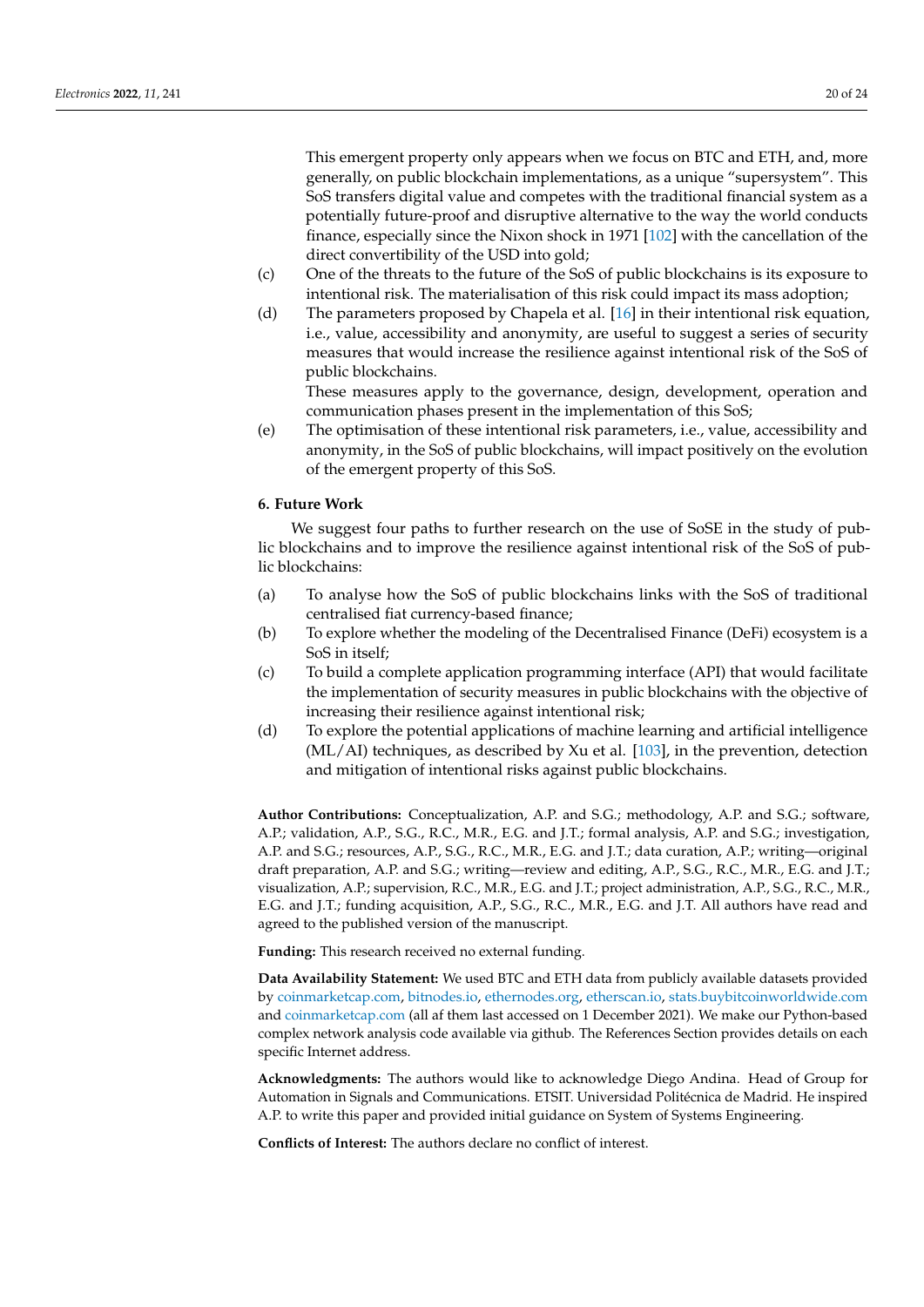# **References**

- <span id="page-20-0"></span>1. Yli-Huumo, J.; Ko, D.; Choi, S.; Park, S.; Smolander, K. Where Is Current Research on Blockchain Technology? A Systematic Review. *PLoS ONE* **2016**, *11*, e0163477. [\[CrossRef\]](http://doi.org/10.1371/journal.pone.0163477)
- <span id="page-20-1"></span>2. Walport, M. Distributed Ledger Technology: Beyond Block Chain. UK Government Chief Scientific Adviser. 2015. Available online: <https://bit.ly/3yzbq34> (accessed on 16 November 2021).
- <span id="page-20-2"></span>3. Coinmarketcap. Cryptocurrencies Market Capitalisation in Real Time. Available online: [https://coinmarketcap.com/all/views/](https://coinmarketcap.com/all/views/all/) [all/](https://coinmarketcap.com/all/views/all/) (accessed on 25 November 2021).
- <span id="page-20-3"></span>4. Nakamoto, S. Bitcoin: A Peer-to-Peer Electronic Cash System. Nakamotoinstitute.org, October 2008. Available online: [https:](https://bitcoin.org/bitcoin.pdf) [//bitcoin.org/bitcoin.pdf](https://bitcoin.org/bitcoin.pdf) (accessed on 16 November 2021).
- <span id="page-20-4"></span>5. Reid, F.; Harrigan, M. An Analysis of Anonymity in the Bitcoin System. In Proceedings of the IEEE Third International Conference on Privacy, Security, Risk and Trust, Boston, MA, USA, 9–11 October 2011; pp. 1318–1326. [\[CrossRef\]](http://dx.doi.org/10.1109/PASSAT/SocialCom.2011.79)
- <span id="page-20-5"></span>6. Weber, W.E. A Bitcoin Standard: Lessons from the Gold Standard; No. 2016-14; Bank of Canada Staff Working Paper. 2016. Available online: <http://hdl.handle.net/10419/148121> (accessed on 1 December 2021).
- <span id="page-20-6"></span>7. Ethereum. ETH Corporate Site. Available online: <https://www.ethereum.org/> (accessed on 16 November 2021).
- <span id="page-20-7"></span>8. Ethereum.org. Ethereum Whitepaper. Available online: <https://ethereum.org/en/whitepaper/> (accessed on 16 November 2021).
- <span id="page-20-8"></span>9. Partida, A.; Criado, R.; Romance, M. Identity and Access Management Resilience against Intentional Risk for Blockchain-Based IOT Platforms. *Electronics* **2021**, *10*, 378. [\[CrossRef\]](http://dx.doi.org/10.3390/electronics10040378)
- <span id="page-20-9"></span>10. Partida, A.; Criado, R.; Romance, M. Visibility Graph Analysis of IOTA and IoTeX Price Series: An Intentional Risk-Based Strategy to Use 5G for IoT. *Electronics* **2021**, *10*, 2282. [\[CrossRef\]](http://dx.doi.org/10.3390/electronics10182282)
- <span id="page-20-10"></span>11. Boccaletti, S.; Latora, V.; Moreno, Y.; Chavez, M.; Hwang, D.-U. Complex networks: Structure and dynamics. *Phys. Rep.* **2006**, *424*, 175–308. [\[CrossRef\]](http://dx.doi.org/10.1016/j.physrep.2005.10.009)
- <span id="page-20-11"></span>12. Newman, M.E.J. The structure and function of complex networks. *SIAM Rev.* **2003**, *45*, 167–256. [\[CrossRef\]](http://dx.doi.org/10.1137/S003614450342480)
- <span id="page-20-12"></span>13. Jamshidi, M. *System of Systems Engineering: Innovations for the 21st Century*; First Published: 21 April 2008; John Wiley & Sons, Inc.: Hoboken, NJ, USA, 2009; ISBN 9780470195901/9780470403501. [\[CrossRef\]](http://dx.doi.org/10.1002/9780470403501)
- <span id="page-20-13"></span>14. Liu, X.; Peng, H.; Gao, J. Vulnerability and controllability of networks of networks. *Chaos Solitons Fractals* **2015**, *80*, 125–138. [\[CrossRef\]](http://dx.doi.org/10.1016/j.chaos.2015.08.009)
- <span id="page-20-14"></span>15. Partida, A. *Secure IT Up! Cyber Insurance Due Diligence*; CreateSpace Independent Publishing Platform: Scotts Valley, CA, USA, 2012; ISBN 9781478314752.
- <span id="page-20-15"></span>16. Chapela, V.; Criado, R.; Moral, S.; Romance, M. *Intentional Risk Management through Complex Networks Analysis*; Springer Briefs in Optimization; Springer: Berlin/Heidelberg, Germany, 2015.
- <span id="page-20-16"></span>17. Marella, V.; Kokabha, M.R.; Merikivi, J.; Tuunainen, V. Rebuilding Trust in Cryptocurrency Exchanges after Cyber-attacks. In Proceedings of the 54th Hawaii International Conference on System Sciences, Maui, HI, USA, 5–8 January 2021; pp. 5636–5646.
- <span id="page-20-17"></span>18. Suciu, G.; Nădrag, C.; Istrate, C.; Vulpe, A.; Ditu, M.; Subea, O. Comparative analysis of distributed ledger technologies. In Proceedings of the 2018 Global Wireless Summit (GWS), Chiang Rai, Thailand, 25–28 November 2018; IEEE: Piscataway, NJ, USA, 2018; pp. 370–373. [\[CrossRef\]](http://dx.doi.org/10.1109/GWS.2018.8686563)
- <span id="page-20-18"></span>19. Thomas, S.; Schwartz, E. A Protocol for Interledger Payments. Hyperledger Working Group. Interledger.org. 2016. Available online: <https://interledger.org/interledger.pdf> (accessed on 16 November 2021).
- <span id="page-20-19"></span>20. Frankenfield, J. Interledger Protocol. investopedia.com. Available online: [https://www.investopedia.com/terms/i/interledger](https://www.investopedia.com/terms/i/interledger-protocol.asp)[protocol.asp](https://www.investopedia.com/terms/i/interledger-protocol.asp) (accessed on 19 November 2021).
- <span id="page-20-20"></span>21. Reijers, W.; O'Brolcháin, F.; Haynes, P. Governance in Blockchain Technologies & Social Contract Theories. *Ledger J.* **2016**, *1*, 134–151. [\[CrossRef\]](http://dx.doi.org/10.5195/ledger.2016.62)
- <span id="page-20-21"></span>22. Catalini, C.; Gans, J.S. *Some Simple Economics of the Blockchain*; Working Paper 22952; National Bureau of Economic Research: Cambridge, MA, USA, 2016. [\[CrossRef\]](http://dx.doi.org/10.3386/w22952)
- 23. ECB. Distributed Ledger Technology. In Focus, Issue 1, European Central Bank. 2016. Available online: <https://bit.ly/3fHcOYS> (accessed on 16 November 2021).
- 24. ESMA. *The Distributed Ledger Technology Applied to Securities Markets*; Report ESMA50-1121423017-285, Discussion Paper; European Securities and Markets Authority: Paris, France, 2017. Available online: <https://bit.ly/344omjI> (accessed on 16 November 2021).
- <span id="page-20-22"></span>25. Pinna, A.; Ruttenberg, W. Distributed Ledger Technologies in Securities Post Trading: Revolution or Evolution. Available online: <https://bit.ly/3oHEMaY> (accessed on 16 November 2021).
- <span id="page-20-23"></span>26. Longo, F.; Nicoletti, L.; Padovano, A.; d'Atri, G.; Forte, M. Blockchain-enabled supply chain: An experimental study. *Comput. Ind. Eng.* **2019**, *136*, 57–69. [\[CrossRef\]](http://dx.doi.org/10.1016/j.cie.2019.07.026)
- <span id="page-20-24"></span>27. Filippi, P.D.; Hassan, S. Blockchain technology as a regulatory technology: From code is law to law is code. *arXiv* **2018**, arXiv:1801.02507. [\[CrossRef\]](https://doi.org/10.5210/fm.v21i12.7113)
- <span id="page-20-25"></span>28. Hölbl, M.; Kompara, M.; Kamišalić, A.; Zlatolas, L.N. A Systematic Review of the Use of Blockchain in Healthcare. *Symmetry* **2018**, *10*, 470. [\[CrossRef\]](http://dx.doi.org/10.3390/sym10100470)
- <span id="page-20-26"></span>29. Peiró, N.N.; García, E.J.M. Blockchain and land registration systems. *Eur. Prop. Law J.* **2017**, *6*, 296–320. [\[CrossRef\]](http://dx.doi.org/10.1515/eplj-2017-0017)
- <span id="page-20-27"></span>30. Vasiliy, E.; Spirkina, A.; Buinevich, M.; Vladyko, A. Technological Aspects of Blockchain Application for Vehicle-to-Network. *Information* **2020**, *11*, 465. [\[CrossRef\]](http://dx.doi.org/10.3390/info11100465)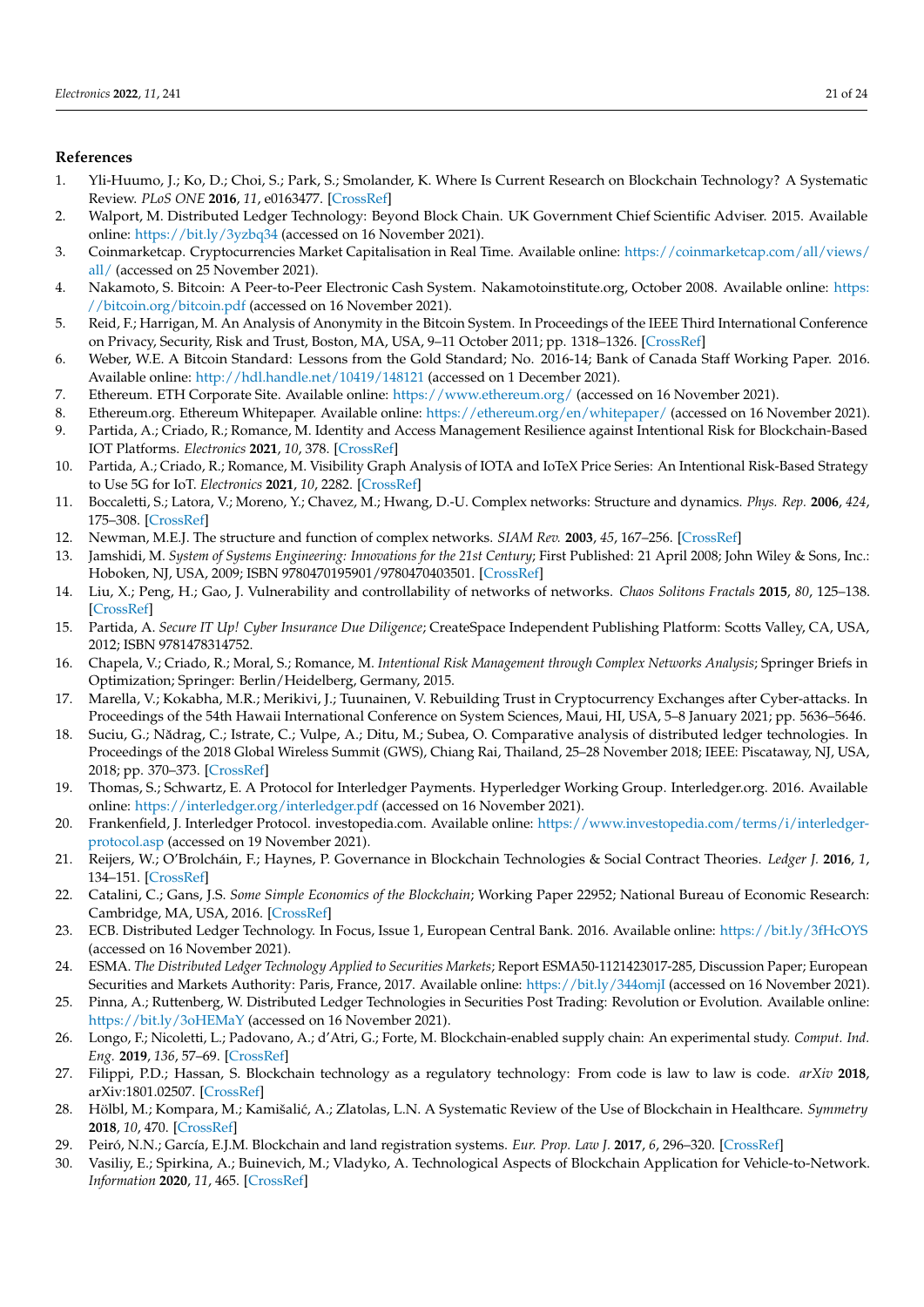- <span id="page-21-0"></span>31. Stroukal, D.; Nedvedova, B. Bitcoin and other cryptocurrencies as an instrument of crime in cyberspace. In Proceedings of the 4th Business & Management Conference, Istanbul (IISES), Istanbul, Turkey, 12–14 October 2016. Available online: <https://bit.ly/3fgyNap> (accessed on 16 November 2021).
- <span id="page-21-1"></span>32. Malone, J.A. *Bitcoin and Other Virtual Currencies for the 21st Century*; CreateSpace Independent Publishing Platform: Scotts Valley, CA, USA, 1861. Available online: <https://amzn.to/3oFn73I> (accessed on 16 November 2021).
- <span id="page-21-2"></span>33. Srivastava, G.; Dhar, S.; Dwivedi, A.D.; Crichigno, J. Blockchain education. In Proceedings of the 2019 IEEE Canadian Conference of Electrical and Computer Engineering (CCECE), Edmonton, AB, Canada, 5 May 2019; IEEE: Piscataway, NJ, USA, 2019; pp. 1–5. [\[CrossRef\]](http://dx.doi.org/10.1109/CCECE.2019.8861828)
- <span id="page-21-3"></span>34. Tasca, P.; Tessone, C.J. A Taxonomy of Blockchain Technologies: Principles of Identification and Classification. *Ledger J.* **2019**, *4*. [\[CrossRef\]](http://dx.doi.org/10.5195/ledger.2019.140)
- <span id="page-21-4"></span>35. Dinh, T.T.A.; Liu, R.; Zhang, M.; Chen, G.; Ooi, B.C.; Wang, J. Untangling Blockchain: A Data Processing View of Blockchain Systems. *IEEE Trans. Knowl. Data Eng.* **2018**, *30*, 1366–1385. [\[CrossRef\]](http://dx.doi.org/10.1109/TKDE.2017.2781227)
- <span id="page-21-5"></span>36. Kondor, D.; Pósfai, M.; Csabai, I.; Vattay, G. Do the Rich Get Richer? An Empirical Analysis of the Bitcoin Transaction Network. *PLoS ONE* **2014**, *9*, e86197. [\[CrossRef\]](http://dx.doi.org/10.1371/journal.pone.0086197)
- <span id="page-21-6"></span>37. Maesa, D.D.F.; Marino, A.; Ricci, L. Data-driven analysis of Bitcoin properties: Exploiting the users graph. *Int. J. Data Sci. Anal. Nat. Res.* **2018**, *6*, 63–80. [\[CrossRef\]](http://dx.doi.org/10.1007/s41060-017-0074-x)
- <span id="page-21-7"></span>38. Sommer, D. Processing Bitcoin Blockchain Data Using a Big Data-Specific Framework. Available online: [https://files.ifi.uzh.ch/](https://files.ifi.uzh.ch/CSG/staff/scheid/extern/theses/BA-D-Sommer.pdf) [CSG/staff/scheid/extern/theses/BA-D-Sommer.pdf](https://files.ifi.uzh.ch/CSG/staff/scheid/extern/theses/BA-D-Sommer.pdf) (accessed on 16 November 2021).
- <span id="page-21-8"></span>39. Wheatley, S.; Sornette, D.; Huber, T.; Reppen, M.; Gantner, R.N. Are Bitcoin bubbles predictable? Combining a generalized Metcalfe's Law and the Log-Periodic Power Law Singularity model. *R. Soc. Open Sci.* **2019**, *6*, 180538. Available online: <https://royalsocietypublishing.org/doi/abs/10.1098/rsos.180538> (accessed on 1 December 2021). [\[CrossRef\]](http://dx.doi.org/10.1098/rsos.180538)
- 40. Bovet, A.; Campajola, C.; Mottes, F.; Restocchi, V.; Vallarano, N.; Squartini, T.; Tessone, C.J. The evolving liaisons between the transaction networks of Bitcoin and its price dynamics. *arXiv* **2019**, arXiv:1907.03577.
- <span id="page-21-9"></span>41. Garcia, D.; Tessone, C.J.; Mavrodiev, P.; Perony, N. The digital traces of bubbles: Feedback cycles between socio-economic signals in the Bitcoin economy. *J. R. Soc. Interface* **2014**, *11*, 20140623. Available online: [https://royalsocietypublishing.org/doi/abs/10.1](https://royalsocietypublishing.org/doi/abs/10.1098/rsif.2014.0623) [098/rsif.2014.0623](https://royalsocietypublishing.org/doi/abs/10.1098/rsif.2014.0623) (accessed on 1 December 2021). [\[CrossRef\]](http://dx.doi.org/10.1098/rsif.2014.0623) [\[PubMed\]](http://www.ncbi.nlm.nih.gov/pubmed/25100315)
- <span id="page-21-10"></span>42. Liang, J.; Li, L.; Zeng, D. Evolutionary dynamics of cryptocurrency transaction networks: An empirical study. *PLoS ONE* **2018**, *13*, e0202202. [\[CrossRef\]](http://dx.doi.org/10.1371/journal.pone.0202202)
- <span id="page-21-11"></span>43. Somin, S.; Gordon, G.; Altshule, Y. Social Signals in the Ethereum Trading Network. *arXiv* **2018**, arXiv:1805.12097.
- <span id="page-21-12"></span>44. Guo, D.; Dong, J.; Wang, K. Graph structure and statistical properties of Ethereum transaction relationships. *Inf. Sci.* **2019**, *492*, 58–71. [\[CrossRef\]](http://dx.doi.org/10.1016/j.ins.2019.04.013)
- <span id="page-21-13"></span>45. Lin, D.; Wu, J.; Yuan, Q.; Zheng, Z. Modeling and Understanding Ethereum Transaction Records via a Complex Network Approach. *IEEE Trans. Circuits Syst. II Express Briefs* **2020**, *67*, 2737–2741. [\[CrossRef\]](http://dx.doi.org/10.1109/TCSII.2020.2968376)
- 46. Ferretti, S.; D'Angelo, G. On the Ethereum blockchain structure: A complex networks theory perspective. *Concurr. Comput. Pract. Exp.* **2020**, *32*, e5493. [\[CrossRef\]](http://dx.doi.org/10.1002/cpe.5493)
- <span id="page-21-14"></span>47. Somin, S.; Gordon, G.; Pentland, A.; Shmueli, E.; Altshuler, Y. ERC20 Transactions over Ethereum Blockchain: Network Analysis and Predictions. *arXiv* **2020**, arXiv:2004.08201.
- <span id="page-21-15"></span>48. Collibus, F.M.D.; Partida, A.; Piškorec, M.; Tessone, C.J. Heterogeneous Preferential Attachment in Key Ethereum-Based Cryptoassets. *Front. Phys.* **2021**, 568. [\[CrossRef\]](http://dx.doi.org/10.3389/fphy.2021.720708)
- <span id="page-21-16"></span>49. Github. Public Python Repository to Plot BTC and ETH Transactions Degree Distributions in Block Slices. Available online: <https://github.com/acoxonante/sos> (accessed on 26 December 2021).
- <span id="page-21-17"></span>50. Schlager, K.J. Systems engineering-key to modern development. *IRE Trans. Eng. Manag.* **1956**, *3*, 64–66. [\[CrossRef\]](http://dx.doi.org/10.1109/IRET-EM.1956.5007383)
- <span id="page-21-18"></span>51. Azani, C.H. System of systems architecting via natural development principles. In Proceedings of the 2008 IEEE International Conference on System of Systems Engineering, Monterey, CA, USA, 2–4 June 2008; pp. 1–6. [\[CrossRef\]](http://dx.doi.org/10.1109/SYSOSE.2008.4724137)
- <span id="page-21-19"></span>52. Gorod, A.; Sauser, B.; Boardman, J. System-of-Systems Engineering Management: A Review of Modern History and a Path Forward. *IEEE Syst. J.* **2008**, *2*, 484–499. [\[CrossRef\]](http://dx.doi.org/10.1109/JSYST.2008.2007163)
- <span id="page-21-20"></span>53. Dahmann, J.; Baldwin, K.; Rebovich, G. Systems of Systems and Net-Centric Enterprise Systems. In Proceedings of the 7th Annual Conference on Systems Engineering Research (CSER 2009), Loughborough, UK, 20–23 April 2009. Available online: [https://www.researchgate.net/publication/228990763\\_Systems\\_of\\_Systems\\_and\\_Net-Centric\\_Enterprise\\_Systems](https://www.researchgate.net/publication/228990763_Systems_of_Systems_and_Net-Centric_Enterprise_Systems) (accessed on 1 December 2021).
- <span id="page-21-21"></span>54. Handy, C. Balancing Corporate Power: A New Federalist Paper. Harvard Business Reviw, November–December 2009 Issue, Leadership. Available online: <https://hbr.org/1992/11/balancing-corporate-power-a-new-federalist-paper> (accessed on 1 December 2021).
- <span id="page-21-22"></span>55. Roth, N. An Architectural Assessment of Bitcoin: Using the Systems Modeling Language. *Procedia Comput. Sci.* **2015**, *44*, 527–536. [\[CrossRef\]](http://dx.doi.org/10.1016/j.procs.2015.03.066)
- <span id="page-21-23"></span>56. Mylrea, M. Distributed Autonomous Energy Organizations: Next-Generation Blockchain Applications for Energy Infrastructure. In *Artificial Intelligence for the Internet of Everything*; Lawless, W., Mittu, R., Sofge, D., Moskowitz, I.S., Russell, S., Eds.; Chapter 12; Academic Press: Cambridge, MA, USA, 2019; pp. 217–239. ISBN 9780128176368. [\[CrossRef\]](http://dx.doi.org/10.1016/B978-0-12-817636-8.00012-0)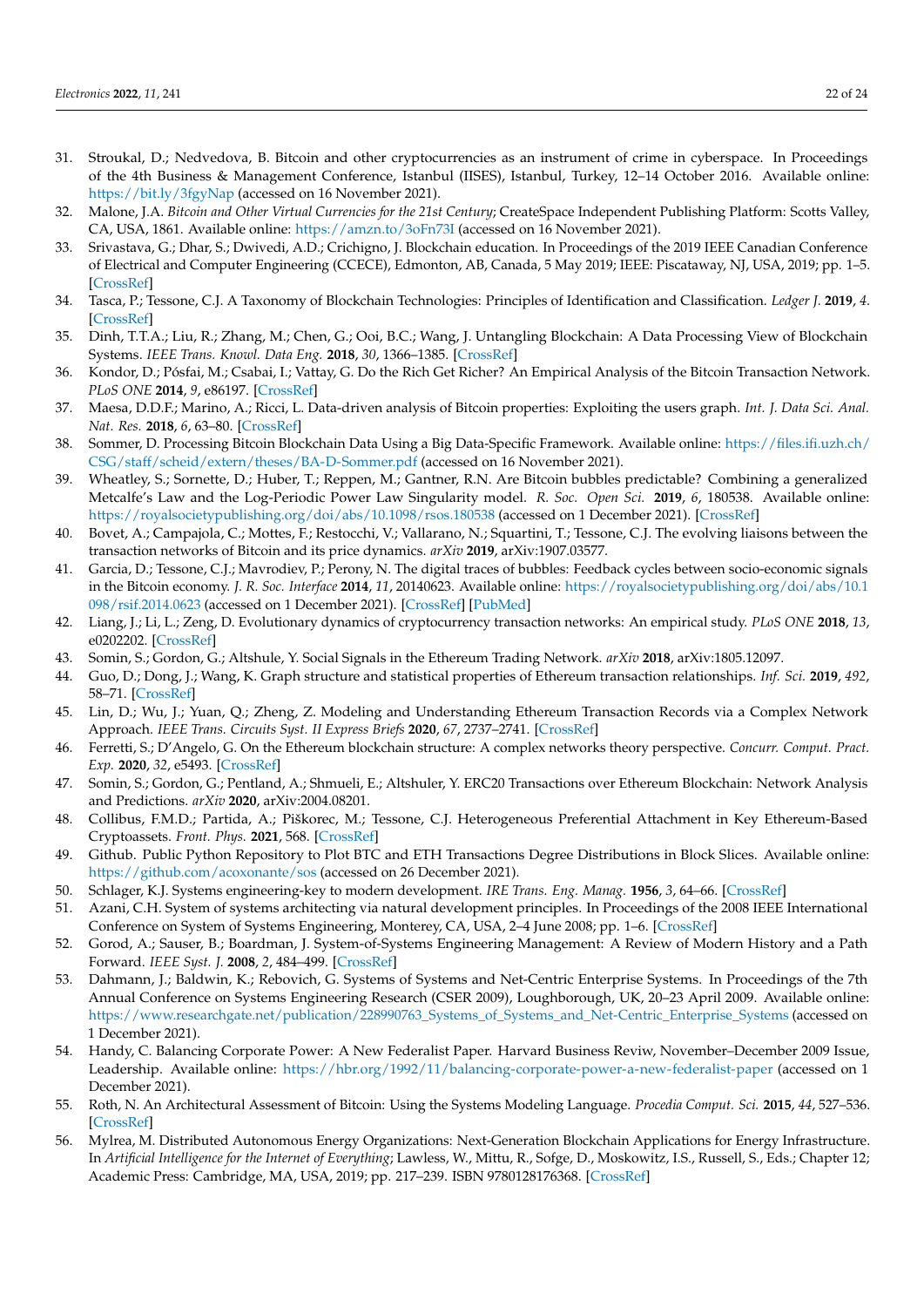- <span id="page-22-0"></span>57. Andina, D.; Partida, A. *IT Security Management: IT Securiteers—Setting up an IT Security Function*; Lecture Notes in Electrical Engineering, Book 61; Springer: Berlin/Heidelberg, Germany, 2010; ISBN 9789048188819.
- <span id="page-22-1"></span>58. Li, X.; Jiang, P.; Chen, T.; Luo, X.; Wen, Q. A survey on the security of blockchain systems. *Future Gener. Comput. Syst.* **2020**, *107*, 841–853. [\[CrossRef\]](http://dx.doi.org/10.1016/j.future.2017.08.020)
- <span id="page-22-2"></span>59. Vallarano, N.; Tessone, C.J.; Squartini, T. Bitcoin Transaction Networks: An overview of recent results. *Front. Phys.* **2020**, *8*, 286. [\[CrossRef\]](http://dx.doi.org/10.3389/fphy.2020.00286)
- <span id="page-22-3"></span>60. Bitcoin. BTC Reachable Nodes. Available online: <https://bitnodes.earn.com/> (accessed on 16 December 2021).
- <span id="page-22-4"></span>61. Ethernodes Dashboard. Available online: <https://www.ethernodes.org/network/1> (accessed on 21 November 2021).
- <span id="page-22-5"></span>62. Ethernodes Dashboard. Available online: <https://etherscan.io/nodetracker> (accessed on 16 November 2021).
- <span id="page-22-6"></span>63. Bitcoin Network Hashrate VS Price Explained. Available online: <https://stats.buybitcoinworldwide.com/hashrate-vs-price/> (accessed on 3 December 2021).
- <span id="page-22-7"></span>64. Bitcoin Developer. Bitcoin API. RPC API Reference. Available online: <https://developer.bitcoin.org/reference/rpc/index.html> (accessed on 21 November 2021).
- <span id="page-22-8"></span>65. Ethereum API. Ethers.js Library. Available online: <https://docs.ethers.io/v5/api/> (accessed on 21 November 2021).
- <span id="page-22-9"></span>66. Gansler, J.S.; Lucyshyn, W.; Spiers, A. The Role of Lead System Integrator. Available online: [https://dair.nps.edu/handle/123456]( https://dair.nps.edu/handle/123456789/2424) [789/2424]( https://dair.nps.edu/handle/123456789/2424) (accessed on 1 December 2021).
- <span id="page-22-10"></span>67. Github. Bitcoin Core Contributors. Available online: <https://github.com/bitcoin/bitcoin/blob/master/CONTRIBUTING.md> (accessed on 16 November 2021).
- <span id="page-22-11"></span>68. Nabilou, H. Bitcoin Governance as a Decentralized Financial Market Infrastructure. SSRN. 16 March 2020. Available online: [https://papers.ssrn.com/sol3/papers.cfm?abstract\\_id=3555042](https://papers.ssrn.com/sol3/papers.cfm?abstract_id=3555042) (accessed on 1 December 2021).
- <span id="page-22-12"></span>69. Github. Bitcoin Improvement Proposal (BIP). Submission Workflow. Available online: <https://github.com/bitcoin/bips#readme> (accessed on 16 November 2021).
- <span id="page-22-13"></span>70. Github. Ethereum Project Management Repository. Available online: <https://github.com/ethereum/pm> (accessed on 16 November 2021).
- <span id="page-22-14"></span>71. Github. Ethereum Improvement Proposals. Available online: <https://github.com/ethereum/eips/issues> (accessed on 16 November 2021).
- <span id="page-22-15"></span>72. Github. Ethereum Code Repository. Available online: <https://github.com/ethereum> (accessed on 16 November 2021).
- <span id="page-22-16"></span>73. Buterin, V. The Most Important Scarce Resource is Legitimacy. March 2021. Available online: [https://vitalik.ca/general/2021/0](https://vitalik.ca/general/2021/03/23/legitimacy.html) [3/23/legitimacy.html](https://vitalik.ca/general/2021/03/23/legitimacy.html) (accessed on 16 November 2021).
- <span id="page-22-17"></span>74. Singh, R.; Dwivedi, A.D.; Srivastava, G.; Wiszniewska-Matyszkiel, A.; Cheng, X. A game theoretic analysis of resource mining in blockchain. *Clust. Comput.* **2020**, *23*, 2035–2046. [\[CrossRef\]](http://dx.doi.org/10.1007/s10586-020-03046-w)
- <span id="page-22-18"></span>75. Cambridge Center for Alternative Finance. Bitcoin Mining Map. Evolution of Country Share. November 2021. Available online: [https://ccaf.io/cbeci/mining\\_map](https://ccaf.io/cbeci/mining_map) (accessed on 23 November 2021).
- <span id="page-22-19"></span>76. Conway, L. Thestreet.com. Ethereum Has Lost over 6500 Nodes in the Last Two Weeks. 2021 . [https://www.thestreet.com/crypto/](https://www.thestreet.com/crypto/ethereum/ethereum-is-still-missing-huge-amount-of-nodes-after-unintentional-hard-fork) [ethereum/ethereum-is-still-missing-huge-amount-of-nodes-after-unintentional-hard-fork](https://www.thestreet.com/crypto/ethereum/ethereum-is-still-missing-huge-amount-of-nodes-after-unintentional-hard-fork) (accessed on 3 December 2021).
- <span id="page-22-20"></span>77. Crypto.com. Measuring Global Crypto Users. February 2021. Available online: <https://bit.ly/2OujUq9> (accessed on 16 November 2021).
- <span id="page-22-21"></span>78. Electric Capital. Blockchain Developer Analysis Report. August 2019. Available online: <https://bit.ly/328lcdT> (accessed on 16 November 2021).
- <span id="page-22-22"></span>79. Coinmarketcap. Wrapped BTC Market Capitalisation in Real Time. Available online: [https://coinmarketcap.com/currencies/](https://coinmarketcap.com/currencies/wrapped-bitcoin/) [wrapped-bitcoin/](https://coinmarketcap.com/currencies/wrapped-bitcoin/) (accessed on 16 November 2021).
- <span id="page-22-23"></span>80. Bitcoin.com. Side-Chaining \$3 Billion in Value: There's More Than 141,000 Tokenized Bitcoins Issued on Ethereum. 2020. Available online: <https://bit.ly/3rZ1iwe> (accessed on 16 November 2021).
- <span id="page-22-24"></span>81. Binance.com. Tokenized Bitcoin on Ethereum Explained. April 2021. Available online: [https://academy.binance.com/en/](https://academy.binance.com/en/articles/tokenized-bitcoin-on-ethereum-explained) [articles/tokenized-bitcoin-on-ethereum-explained](https://academy.binance.com/en/articles/tokenized-bitcoin-on-ethereum-explained) (accessed on 16 November 2021).
- <span id="page-22-25"></span>82. Coinmetrics.com. BTC ETH Price Correlation. November 2021. Available online: <https://charts.coinmetrics.io/correlations> (accessed on 4 August 2021).
- <span id="page-22-26"></span>83. Investopedia.com. Bitcoin's Taproot Upgrade: What You Should Know. Available online: [https://www.investopedia.com/](https://www.investopedia.com/bitcoin-taproot-upgrade-5210039) [bitcoin-taproot-upgrade-5210039](https://www.investopedia.com/bitcoin-taproot-upgrade-5210039) (accessed on 4 December 2021).
- <span id="page-22-27"></span>84. Bitcoin Lightning Network. Available online: <https://lightning.network/> (accessed on 3 December 2021).
- <span id="page-22-28"></span>85. Ethereum 2.0. Available online: <https://ethereum.org/en/eth2/> (accessed on 3 December 2021).
- <span id="page-22-29"></span>86. Blockchain.com. An Estimation of Hashrate Distribution amongst the Largest Mining Pools. April 2021. Available online: <https://www.blockchain.com/charts/pools> (accessed on 16 November 2021).
- <span id="page-22-30"></span>87. Blockchain.com. Top 25 Miners by Block. Available online: <https://etherscan.io/stat/miner?range=7&blocktype=blocks> (accessed on 16 November 2021).
- <span id="page-22-31"></span>88. Ethereum.org. Ethereum Improvement Proposals. Available online: <https://eips.ethereum.org/all> (accessed on 16 November 2021).
- <span id="page-22-32"></span>89. Oliver Wyman. Crypto-Assets: Their Future and Regulation. Available online: <https://owy.mn/2OC6jgE> (accessed on 16 November 2021).